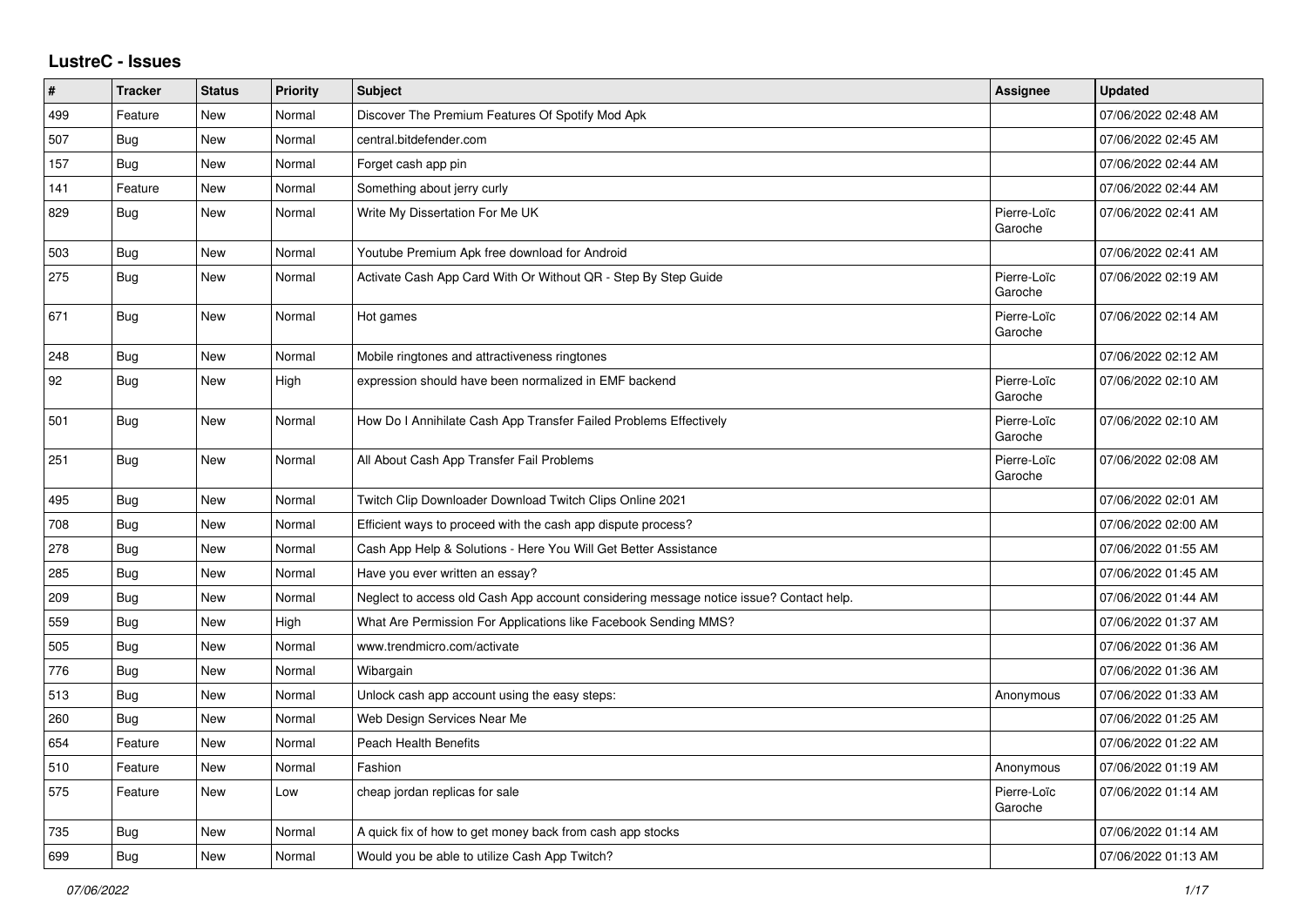| #   | <b>Tracker</b> | <b>Status</b> | <b>Priority</b> | <b>Subject</b>                                                                                                                               | <b>Assignee</b>        | <b>Updated</b>      |
|-----|----------------|---------------|-----------------|----------------------------------------------------------------------------------------------------------------------------------------------|------------------------|---------------------|
| 76  | <b>Bug</b>     | New           | Normal          | Import error: Load error: imported node real_to_int declared in a regular Lustre file. File "include/conv.lusi", line 1,<br>characters 0-64: |                        | 07/06/2022 01:10 AM |
| 500 | Bug            | New           | Normal          | Simply contact the technical team, to find the solution to cash app refund problems.                                                         | Pierre-Loïc<br>Garoche | 07/06/2022 01:09 AM |
| 680 | Feature        | <b>New</b>    | Normal          | Word Jewels 2                                                                                                                                |                        | 07/06/2022 01:06 AM |
| 525 | Bug            | New           | Normal          | If you don't have a QR code: How to activate cash app card in app                                                                            |                        | 07/06/2022 01:06 AM |
| 527 | Feature        | New           | Normal          | My Teachers                                                                                                                                  |                        | 07/06/2022 01:03 AM |
| 967 | Feature        | New           | Normal          | stream live nfl games free online                                                                                                            |                        | 07/06/2022 01:02 AM |
| 498 | <b>Bug</b>     | New           | Normal          | Téléchargeur SoundCloud : SoundCloud en Mp3                                                                                                  | Christophe<br>Garion   | 07/06/2022 12:51 AM |
| 74  | Bug            | New           | Normal          | const is not supported inside contract                                                                                                       | Pierre-Loïc<br>Garoche | 07/06/2022 12:51 AM |
| 493 | Feature        | New           | High            | chainsaw dance                                                                                                                               |                        | 07/06/2022 12:51 AM |
| 210 | <b>Bug</b>     | New           | Normal          | Issue with check symbol in Cash App? Dial assist number with calling Cash App customer service phone number.                                 |                        | 07/06/2022 12:48 AM |
| 797 | <b>Bug</b>     | New           | Normal          | Psychedelic                                                                                                                                  | Christophe<br>Garion   | 07/06/2022 12:46 AM |
| 234 | Bug            | New           | Normal          | My Personal Experience With the College Writing Services                                                                                     |                        | 07/06/2022 12:42 AM |
| 800 | Bug            | New           | Normal          | Who Is an ETL Engineer                                                                                                                       |                        | 07/06/2022 12:39 AM |
| 773 | Bug            | New           | Normal          | Spades - Play online free                                                                                                                    |                        | 07/06/2022 12:39 AM |
| 120 | <b>Bug</b>     | New           | Normal          | ghfjtkx                                                                                                                                      | Pierre-Loïc<br>Garoche | 07/06/2022 12:38 AM |
| 182 | Bug            | New           | Normal          | <b>Healthcare Custom Writing Services</b>                                                                                                    |                        | 07/06/2022 12:37 AM |
| 118 | <b>Bug</b>     | New           | Normal          | golf                                                                                                                                         | Anonymous              | 07/06/2022 12:36 AM |
| 345 | <b>Bug</b>     | New           | Normal          | Stain Protection Services in Chesapeake VA                                                                                                   |                        | 07/06/2022 12:33 AM |
| 491 | Feature        | New           | Normal          | Automatically download and paste Reddit wallpapers into Windows                                                                              |                        | 07/06/2022 12:29 AM |
| 190 | <b>Bug</b>     | New           | Normal          | All About Cash App Transfer Fail Problems                                                                                                    |                        | 07/06/2022 12:14 AM |
| 292 | <b>Bug</b>     | New           | Normal          | Venmo to Cash App Transfer Of Money- Explore Here                                                                                            |                        | 07/06/2022 12:13 AM |
| 289 | <b>Bug</b>     | New           | Normal          | Recover Yahoo Mail Forgotten Password - Explore Kanata Chinese                                                                               |                        | 07/06/2022 12:04 AM |
| 582 | <b>Bug</b>     | New           | Normal          | Cash App Won't Let Me Send Money If There Is A Low Balance Available                                                                         | Pierre-Loïc<br>Garoche | 07/05/2022 11:59 PM |
| 123 | Bug            | New           | Normal          | https://www.reddit.com/r/NRLgrandfinal2020/                                                                                                  |                        | 07/05/2022 11:58 PM |
| 650 | Bug            | New           | Normal          | <b>Cherries Health Benefits</b>                                                                                                              |                        | 07/05/2022 11:57 PM |
| 168 | <b>Bug</b>     | New           | Normal          | UFC 256 Live Stream Online                                                                                                                   |                        | 07/05/2022 11:57 PM |
| 715 | Bug            | New           | Normal          | Puppy Playtime Descargar gratis                                                                                                              |                        | 07/05/2022 11:53 PM |
| 211 | <b>Bug</b>     | New           | Normal          | Problem in Cash App rebate? Call Cash App customer service number for help.                                                                  |                        | 07/05/2022 11:53 PM |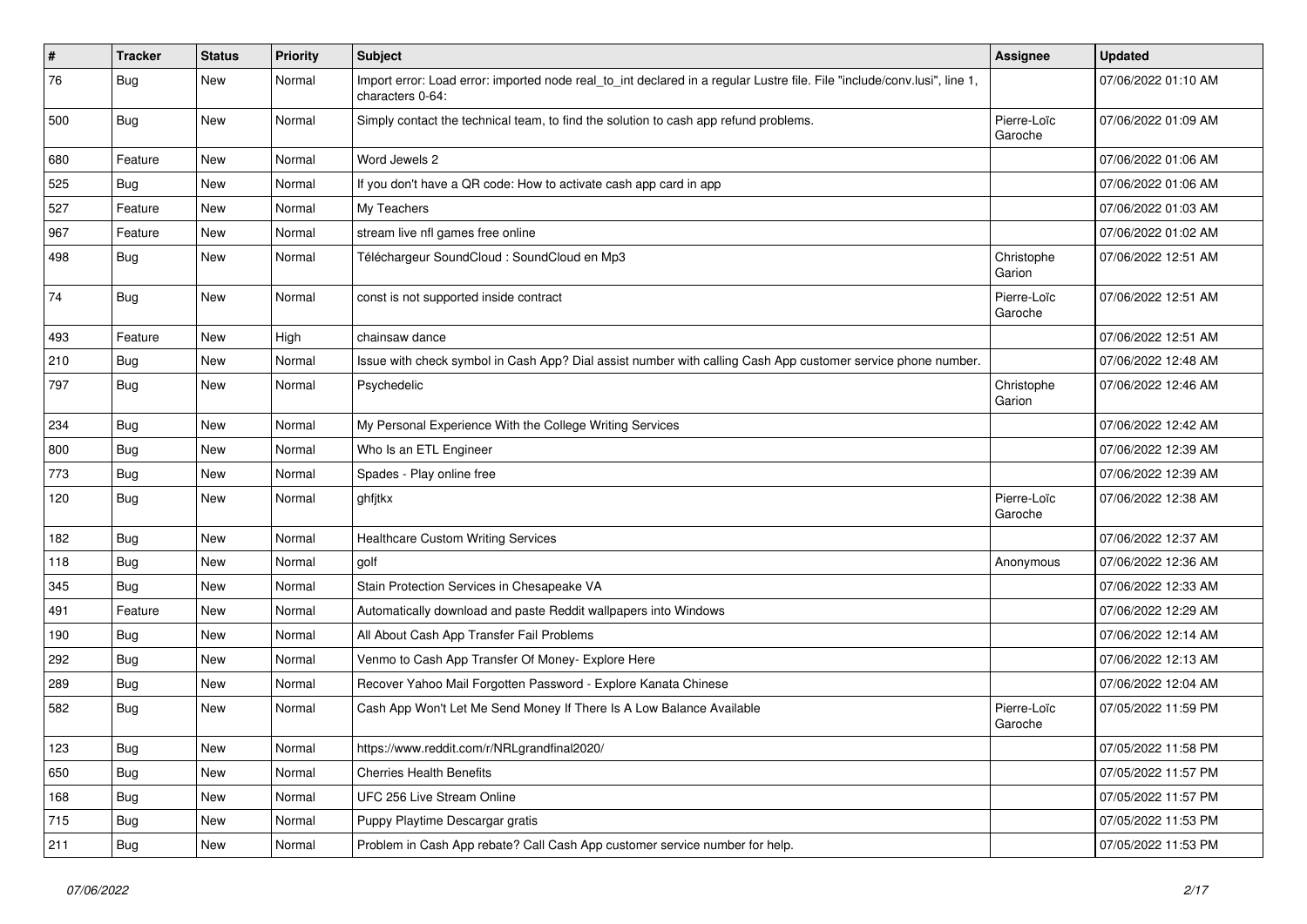| $\vert$ # | <b>Tracker</b> | <b>Status</b> | <b>Priority</b> | <b>Subject</b>                                                                           | <b>Assignee</b>        | <b>Updated</b>      |
|-----------|----------------|---------------|-----------------|------------------------------------------------------------------------------------------|------------------------|---------------------|
| 798       | <b>Bug</b>     | New           | Normal          | Who Is an ETL Engineer                                                                   |                        | 07/05/2022 11:49 PM |
| 169       | Bug            | New           | Normal          | CV Maker - UAE CV Writing Agency                                                         |                        | 07/05/2022 11:46 PM |
| 508       | <b>Bug</b>     | New           | Normal          | hire a professional dissertation help                                                    |                        | 07/05/2022 11:43 PM |
| 718       | <b>Bug</b>     | New           | High            | Solve Complex Accounting Assignments                                                     | Hamza<br>Bourbouh      | 07/05/2022 11:39 PM |
| 802       | <b>Bug</b>     | New           | Normal          | Who Is an ETL Engineer                                                                   |                        | 07/05/2022 11:30 PM |
| 740       | Feature        | New           | Normal          | Online Thesis Help USA                                                                   |                        | 07/05/2022 11:29 PM |
| 754       | Bug            | New           | Normal          | Cómo descargar tonos gratis de teléfono celular                                          |                        | 07/05/2022 11:29 PM |
| 255       | Feature        | New           | Normal          | best doctor for psoriasis                                                                |                        | 07/05/2022 11:19 PM |
| 279       | Bug            | New           | High            | What is an essential feature of an internal communications app?                          |                        | 07/05/2022 11:18 PM |
| 126       | Feature        | New           | Normal          | Stussy Air Force 1 replica                                                               |                        | 07/05/2022 11:02 PM |
| 547       | <b>Bug</b>     | New           | Normal          | Get rid of the issue of cash app down by calling experts.                                |                        | 07/05/2022 11:02 PM |
| 246       | Bug            | New           | Normal          | The Beast App                                                                            |                        | 07/05/2022 10:59 PM |
| 502       | Bug            | New           | Normal          | Les instructions pour définir des sonneries pour iPhone sont simples et faciles à suivre |                        | 07/05/2022 10:56 PM |
| 202       | Bug            | New           | Normal          | blonde wig                                                                               |                        | 07/05/2022 10:32 PM |
| 218       | Bug            | New           | Normal          | Popular Educational trends                                                               |                        | 07/05/2022 10:30 PM |
| 181       | <b>Bug</b>     | New           | Normal          | <b>Healthcare Custom Writing Services</b>                                                |                        | 07/05/2022 10:28 PM |
| 655       | Bug            | <b>New</b>    | Normal          | <b>Eggplant Health Benefits</b>                                                          |                        | 07/05/2022 10:20 PM |
| 545       | Feature        | New           | Normal          | Best Canvas Print Company                                                                |                        | 07/05/2022 10:13 PM |
| 480       | Bug            | New           | Normal          | Nur Online Shop                                                                          |                        | 07/05/2022 10:11 PM |
| 635       | <b>Bug</b>     | New           | Normal          | Buy Steroids Online with OurMedicnes.com   Best Quality Steroids                         |                        | 07/05/2022 09:51 PM |
| 189       | Bug            | New           | Normal          | <b>College Biology Writing Services</b>                                                  |                        | 07/05/2022 09:45 PM |
| 922       | Bug            | New           | Normal          | Why Is The Need For Assignment Writing Services?                                         |                        | 07/05/2022 09:39 PM |
| 600       | <b>Bug</b>     | New           | Normal          | Play Store Pro                                                                           |                        | 07/05/2022 09:29 PM |
| 494       | Bug            | New           | Normal          | <b>Buy Discussion Post</b>                                                               |                        | 07/05/2022 09:26 PM |
| 777       | Bug            | New           | Normal          | Obtain driving instructions using Google Maps.                                           |                        | 07/05/2022 09:22 PM |
| 606       | Feature        | New           | Normal          | Play unblocked cookie crush 3                                                            | Pierre-Loïc<br>Garoche | 07/05/2022 09:05 PM |
| 535       | <b>Bug</b>     | New           | Normal          | Getting Tangled Problems When You Try To Apply For Cash App Delete Account               | Christophe<br>Garion   | 07/05/2022 08:58 PM |
| 721       | <b>Bug</b>     | New           | Normal          | Cómo instalar un Mod Apk                                                                 |                        | 07/05/2022 08:54 PM |
| 519       | <b>Bug</b>     | New           | Normal          | Are you finding online UK Assignment writers?                                            |                        | 07/05/2022 08:48 PM |
| 573       | Bug            | New           | Normal          | Experimente lo mejor en la aplicación Apk de juegos gratis                               |                        | 07/05/2022 08:47 PM |
| 492       | Bug            | New           | Normal          | HD Streamz MOD APK v3.5.5 (Keine Werbung)                                                |                        | 07/05/2022 08:43 PM |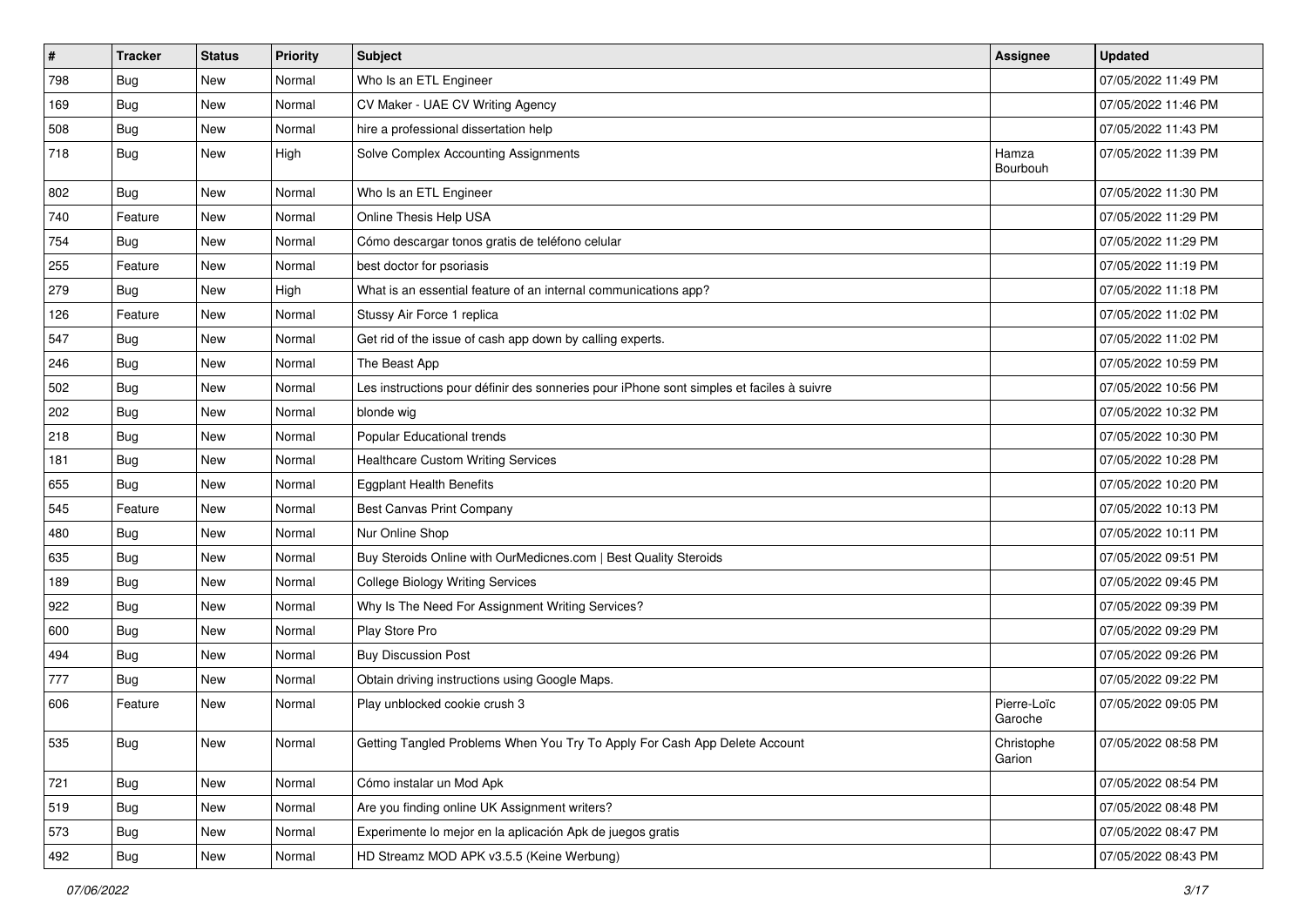| $\vert$ # | <b>Tracker</b> | <b>Status</b> | <b>Priority</b> | <b>Subject</b>                                                                         | <b>Assignee</b>        | <b>Updated</b>      |
|-----------|----------------|---------------|-----------------|----------------------------------------------------------------------------------------|------------------------|---------------------|
| 565       | <b>Bug</b>     | New           | Normal          | How To Install RepelisPlus On Your Android Phone?                                      |                        | 07/05/2022 08:42 PM |
| 228       | Bug            | New           | Normal          | Why Does Cash App Transaction Failed? - Here Is the Answer                             |                        | 07/05/2022 08:41 PM |
| 142       | Feature        | New           | Normal          | About ashimary hair                                                                    |                        | 07/05/2022 08:41 PM |
| 464       | <b>Bug</b>     | New           | Normal          | Upholstery Cleaning Westchester MA                                                     |                        | 07/05/2022 08:38 PM |
| 258       | Bug            | New           | Normal          | Fake Nike Dunk High AMBUSH Deep Royal                                                  |                        | 07/05/2022 08:38 PM |
| 264       | Bug            | New           | Normal          | We Buy Your Unwanted Car                                                               | Corentin<br>Lauverjat  | 07/05/2022 08:22 PM |
| 75        | Bug            | New           | Normal          | exception File "checks/algebraicLoop.ml", line 368, characters 16-22: Assertion failed |                        | 07/05/2022 08:20 PM |
| 531       | Bug            | New           | Normal          | Cheap Assignment Writing Service UK                                                    | Anonymous              | 07/05/2022 08:02 PM |
| 666       | Bug            | New           | Normal          | 470+ pages à colorier de Noël                                                          |                        | 07/05/2022 08:01 PM |
| 530       | Bug            | New           | Normal          | Cheap Assignment Writing Service UK                                                    | Anonymous              | 07/05/2022 07:47 PM |
| 579       | <b>Bug</b>     | New           | Normal          | YOUR CV MAKES YOUR FIRST IMPRESSION                                                    | Christophe<br>Garion   | 07/05/2022 07:46 PM |
| 496       | <b>Bug</b>     | New           | Normal          | What is Live NetTV?                                                                    |                        | 07/05/2022 07:42 PM |
| 146       | Bug            | New           | Normal          | bayabais                                                                               |                        | 07/05/2022 07:41 PM |
| 1077      | Bug            | New           | Normal          | Les excellentes façons d'utiliser ces images                                           |                        | 07/05/2022 07:34 PM |
| 312       | <b>Bug</b>     | New           | Normal          | Stain Protection Services in Virginia Beach VA                                         |                        | 07/05/2022 07:34 PM |
| 786       | Bug            | New           | Normal          | Best Assignment Help in Australia & UK                                                 |                        | 07/05/2022 07:30 PM |
| 469       | <b>Bug</b>     | New           | Normal          | Germs Removal Westchester MA                                                           |                        | 07/05/2022 07:23 PM |
| 730       | <b>Bug</b>     | New           | Normal          | Canon IJ Network Tool                                                                  |                        | 07/05/2022 07:20 PM |
| 203       | Bug            | New           | Low             | Airport Taxi Guildford                                                                 | Anonymous              | 07/05/2022 07:16 PM |
| 183       | <b>Bug</b>     | New           | Normal          | Nursing Assignment Help Online                                                         |                        | 07/05/2022 07:07 PM |
| 267       | Bug            | New           | Normal          | How To Use Internet Radio Services To Listen To Your Favorite Songs                    |                        | 07/05/2022 07:00 PM |
| 534       | Bug            | New           | Normal          | Know how to initiate cash app refund by contacting the technical team                  | Pierre-Loïc<br>Garoche | 07/05/2022 06:56 PM |
| 196       | Bug            | New           | Normal          | Homoeobazaar For Homeopathy Medicines                                                  |                        | 07/05/2022 06:45 PM |
| 528       | <b>Bug</b>     | New           | Normal          | Korean Mag                                                                             |                        | 07/05/2022 06:42 PM |
| 205       | <b>Bug</b>     | New           | Low             | Mens Designer Glasses                                                                  |                        | 07/05/2022 06:36 PM |
| 317       | <b>Bug</b>     | New           | Normal          | Eco/Green Cleaning Services in Virginia Beach VA                                       |                        | 07/05/2022 06:33 PM |
| 284       | <b>Bug</b>     | New           | Normal          | All About Cash App Transfer Fail Problems                                              |                        | 07/05/2022 06:21 PM |
| 250       | <b>Bug</b>     | New           | Normal          | Reviews of phone ringtones                                                             |                        | 07/05/2022 06:21 PM |
| 682       | Bug            | New           | Normal          | Does Facebook customer service live chat allow to speak with someone?                  |                        | 07/05/2022 06:09 PM |
| 609       | Bug            | New           | High            | Online Trusted Medicine Store in US for Health - Genericmedsupply                      |                        | 07/05/2022 06:05 PM |
| 128       | Bug            | New           | Normal          | dfgbd                                                                                  |                        | 07/05/2022 05:58 PM |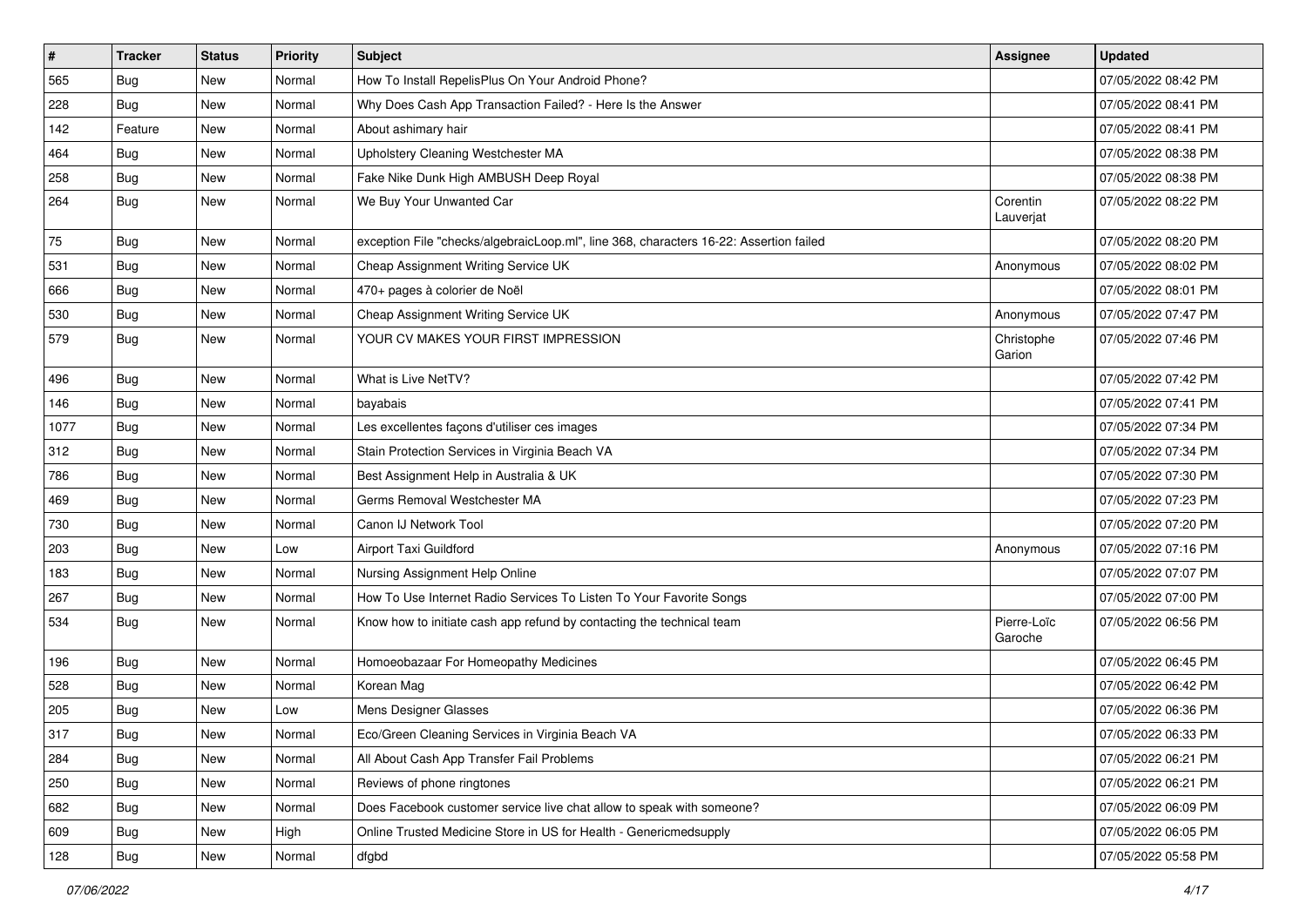| $\pmb{\#}$ | <b>Tracker</b> | <b>Status</b> | Priority | Subject                                                                        | <b>Assignee</b>        | <b>Updated</b>      |
|------------|----------------|---------------|----------|--------------------------------------------------------------------------------|------------------------|---------------------|
| 257        | <b>Bug</b>     | New           | Normal   | Best latte machines                                                            |                        | 07/05/2022 05:56 PM |
| 696        | <b>Bug</b>     | New           | Normal   | How to Install the TuMangaOnline App                                           |                        | 07/05/2022 05:37 PM |
| 569        | <b>Bug</b>     | New           | Normal   | What is the incoming and outgoing mail server for Outlook IMAP settings?       | Pierre-Loïc<br>Garoche | 07/05/2022 05:35 PM |
| 694        | <b>Bug</b>     | New           | Normal   | How to Get Guidance On How To Cash App Withdrawal Limit?                       | Christophe<br>Garion   | 07/05/2022 05:32 PM |
| 668        | Bug            | New           | Normal   | Get to know Cash App Refund Process here                                       |                        | 07/05/2022 05:09 PM |
| 488        | Bug            | New           | Normal   | Quick solution to solve cash app dispute by the technical team                 |                        | 07/05/2022 05:04 PM |
| 586        | Bug            | New           | Normal   | Best Modifications For Your Mobile Phone                                       |                        | 07/05/2022 04:56 PM |
| 968        | Feature        | New           | Normal   | watch nfl online free live streaming                                           |                        | 07/05/2022 04:47 PM |
| 155        | Bug            | New           | Normal   | Cant access my cash app account                                                | Pierre-Loïc<br>Garoche | 07/05/2022 04:42 PM |
| 963        | Feature        | New           | Normal   | Why I am not getting cool cash app card designs- call experts                  |                        | 07/05/2022 04:36 PM |
| 219        | <b>Bug</b>     | New           | Normal   | Free Ringtones for Cell Phones.                                                |                        | 07/05/2022 04:20 PM |
| 524        | Bug            | New           | Normal   | How Does Google Account Recovery Work If Your Account Is Hacked?               |                        | 07/05/2022 04:20 PM |
| 188        | <b>Bug</b>     | New           | Normal   | Why are university students buying assignments online?                         | Pierre-Loïc<br>Garoche | 07/05/2022 04:07 PM |
| 197        | <b>Bug</b>     | New           | Normal   | SBL JABORANDI PLUS HAIR OIL - COMPLETE SCALP CARE (100ML)                      |                        | 07/05/2022 03:47 PM |
| 979        | Bug            | New           | Normal   | Free Gas Cards for the Unemployed                                              |                        | 07/05/2022 03:45 PM |
| 477        | <b>Bug</b>     | New           | Normal   | What Does Online Coupon Mean?                                                  |                        | 07/05/2022 03:41 PM |
| 697        | Bug            | New           | Normal   | How to Descargar Pura TV For Android                                           |                        | 07/05/2022 03:29 PM |
| 244        | <b>Bug</b>     | New           | Normal   | Quels sont les avantages des stations de radio en ligne.                       |                        | 07/05/2022 03:25 PM |
| 517        | <b>Bug</b>     | New           | Normal   | Proficient tips to take help of cash app support professionals:                |                        | 07/05/2022 03:18 PM |
| 591        | Bug            | New           | Normal   | How To Find Facebook Modifications For Your Spotify Premium Apk?               |                        | 07/05/2022 03:13 PM |
| 536        | Bug            | New           | Normal   | How to check the balance on the cash app card                                  | Hamza<br>Bourbouh      | 07/05/2022 03:05 PM |
| 567        | Bug            | New           | Normal   | Singapore assignment help                                                      |                        | 07/05/2022 02:47 PM |
| 281        | Feature        | New           | Normal   | what are the types of Ringtones?                                               | Anonymous              | 07/05/2022 02:45 PM |
| 955        | <b>Bug</b>     | New           | Normal   | How Long Does Verification Take On Cash App If You Apply For The Verification? | Christophe<br>Garion   | 07/05/2022 02:41 PM |
| 703        | <b>Bug</b>     | New           | Normal   | For real-time help, dial Facebook customer service number                      |                        | 07/05/2022 02:40 PM |
| 574        | Bug            | New           | Normal   | How to fix the Epson printer offline issue due to a wired connection?          |                        | 07/05/2022 02:39 PM |
| 901        | Feature        | New           | Normal   | good game ever                                                                 |                        | 07/05/2022 02:31 PM |
| 647        | Feature        | New           | Normal   | <b>Cranberry Health Benefits</b>                                               |                        | 07/05/2022 02:29 PM |
| 690        | <b>Bug</b>     | New           | Normal   | campervan hire                                                                 |                        | 07/05/2022 02:00 PM |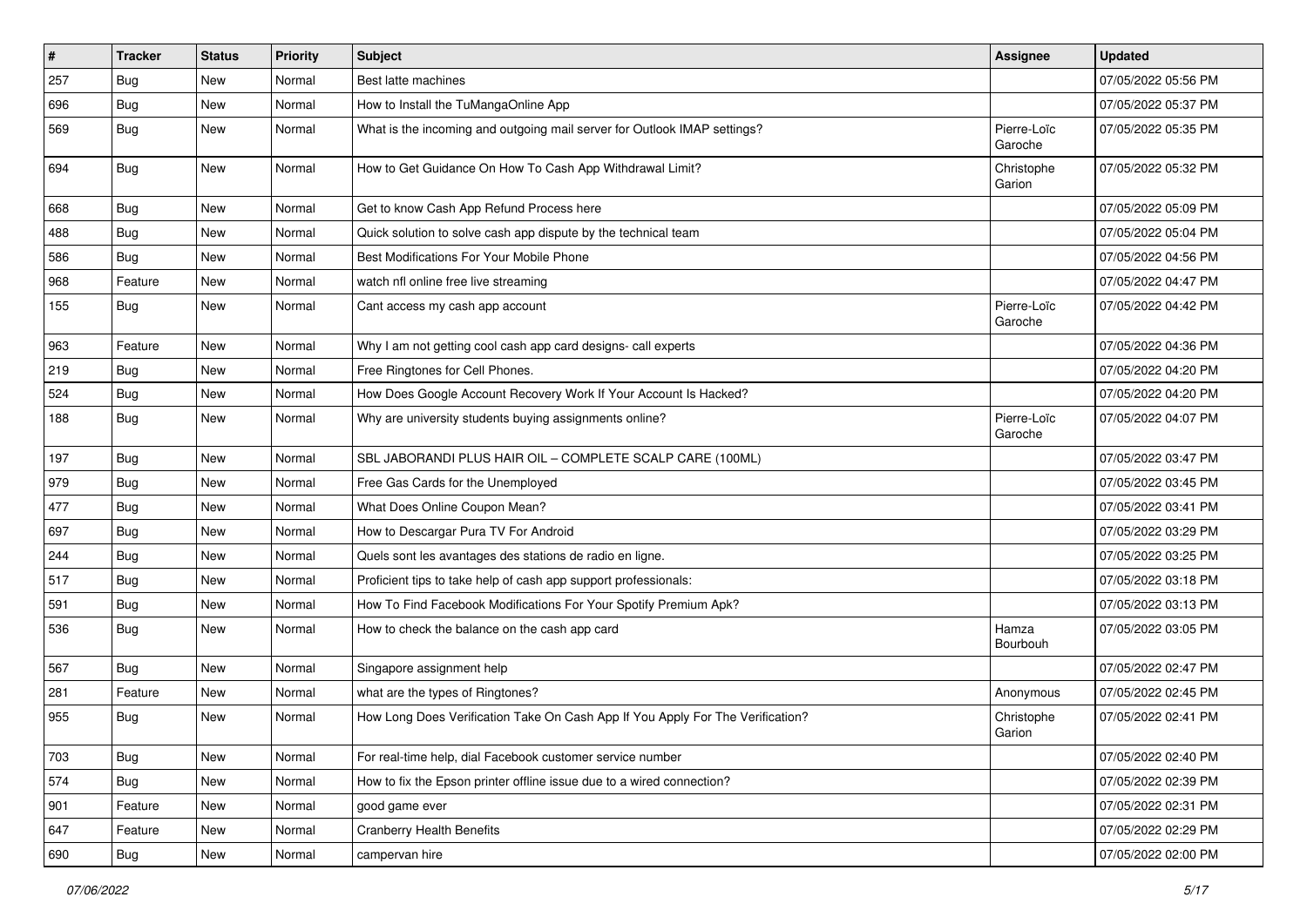| $\vert$ # | <b>Tracker</b> | <b>Status</b> | <b>Priority</b> | <b>Subject</b>                                                                                     | <b>Assignee</b>        | <b>Updated</b>      |
|-----------|----------------|---------------|-----------------|----------------------------------------------------------------------------------------------------|------------------------|---------------------|
| 333       | <b>Bug</b>     | New           | Normal          | Mold Removal Services in Norfolk VA                                                                |                        | 07/05/2022 01:59 PM |
| 822       | Bug            | <b>New</b>    | Normal          | Dowload Your Boyfriend Game                                                                        |                        | 07/05/2022 01:51 PM |
| 789       | <b>Bug</b>     | New           | Normal          | Full version                                                                                       |                        | 07/05/2022 01:51 PM |
| 724       | <b>Bug</b>     | New           | Normal          | Dial Chime Customer support number for a quick response                                            |                        | 07/05/2022 01:50 PM |
| 486       | Bug            | New           | Low             | HP Wireless Printer Setup                                                                          | Anonymous              | 07/05/2022 01:48 PM |
| 514       | <b>Bug</b>     | New           | Normal          | Trans-Caribbean                                                                                    |                        | 07/05/2022 01:45 PM |
| 88        | <b>Bug</b>     | New           | Normal          | kind2 output: When for node arguments                                                              | Pierre-Loïc<br>Garoche | 07/05/2022 01:40 PM |
| 723       | <b>Bug</b>     | New           | High            | The best horror game in 2021                                                                       | Christophe<br>Garion   | 07/05/2022 01:21 PM |
| 253       | Bug            | New           | Normal          | Florence Lawrence                                                                                  |                        | 07/05/2022 01:16 PM |
| 217       | Bug            | New           | Normal          | How this service matter most?                                                                      |                        | 07/05/2022 01:09 PM |
| 487       | Bug            | New           | Normal          | Cheap Fake Dunks                                                                                   |                        | 07/05/2022 12:59 PM |
| 523       | Bug            | New           | Normal          | What Is The Right Google Account Recovery Aid To Regain Account Access?                            | Pierre-Loïc<br>Garoche | 07/05/2022 12:53 PM |
| 1145      | Bug            | New           | Normal          | IHG Is Extending Its Already Impressive Roster with a New Luxury Collection of Independent Hotels? |                        | 07/05/2022 12:50 PM |
| 164       | Bug            | New           | Normal          | dfgbd                                                                                              |                        | 07/05/2022 12:47 PM |
| 347       | Bug            | New           | Normal          | Eco/Green Cleaning Services in Chesapeake VA                                                       |                        | 07/05/2022 12:46 PM |
| 685       | Bug            | New           | Low             | voutube thumbnail downloader                                                                       | Pierre-Loïc<br>Garoche | 07/05/2022 12:45 PM |
| 261       | Bug            | New           | Normal          | Ringtone Downloads - Easy Ways Come Up With Your Own Ringtones                                     |                        | 07/05/2022 12:41 PM |
| 658       | Bug            | New           | Normal          | <b>Watermelon Nutrition Facts And Health Benefits</b>                                              |                        | 07/05/2022 12:28 PM |
| 594       | Feature        | New           | Normal          | How does research proposal help online make it easy for me?                                        |                        | 07/05/2022 12:20 PM |
| 380       | Bug            | New           | Normal          | Moving Services in McLean VA                                                                       |                        | 07/05/2022 12:15 PM |
| 662       | <b>Bug</b>     | New           | Normal          | Oreo TV Download - The Easiest Way to Watch Live TV                                                |                        | 07/05/2022 12:10 PM |
| 651       | Bug            | New           | Normal          | Salmon Health Benefits                                                                             |                        | 07/05/2022 12:09 PM |
| 457       | Bug            | New           | Normal          | Carpet Cleaning Medford MA                                                                         |                        | 07/05/2022 12:06 PM |
| 767       | <b>Bug</b>     | New           | Normal          | apkmod                                                                                             |                        | 07/05/2022 11:57 AM |
| 481       | <b>Bug</b>     | New           | Normal          | Nur Online Shop                                                                                    |                        | 07/05/2022 11:49 AM |
| 556       | Bug            | New           | Normal          | Play Game Mod Apk With Your Friends                                                                |                        | 07/05/2022 11:45 AM |
| 1104      | <b>Bug</b>     | New           | Normal          | Idle game fix bug                                                                                  |                        | 07/05/2022 11:42 AM |
| 577       | <b>Bug</b>     | New           | Normal          | Follow these easy steps to make Admiral Casino Login                                               |                        | 07/05/2022 11:31 AM |
| 661       | <b>Bug</b>     | New           | Normal          | Turbo VPN MOD APK Download                                                                         |                        | 07/05/2022 11:24 AM |
| 761       | <b>Bug</b>     | New           | Normal          | What is it about basketball that makes it so popular in the United States?                         | Corentin<br>Lauverjat  | 07/05/2022 11:09 AM |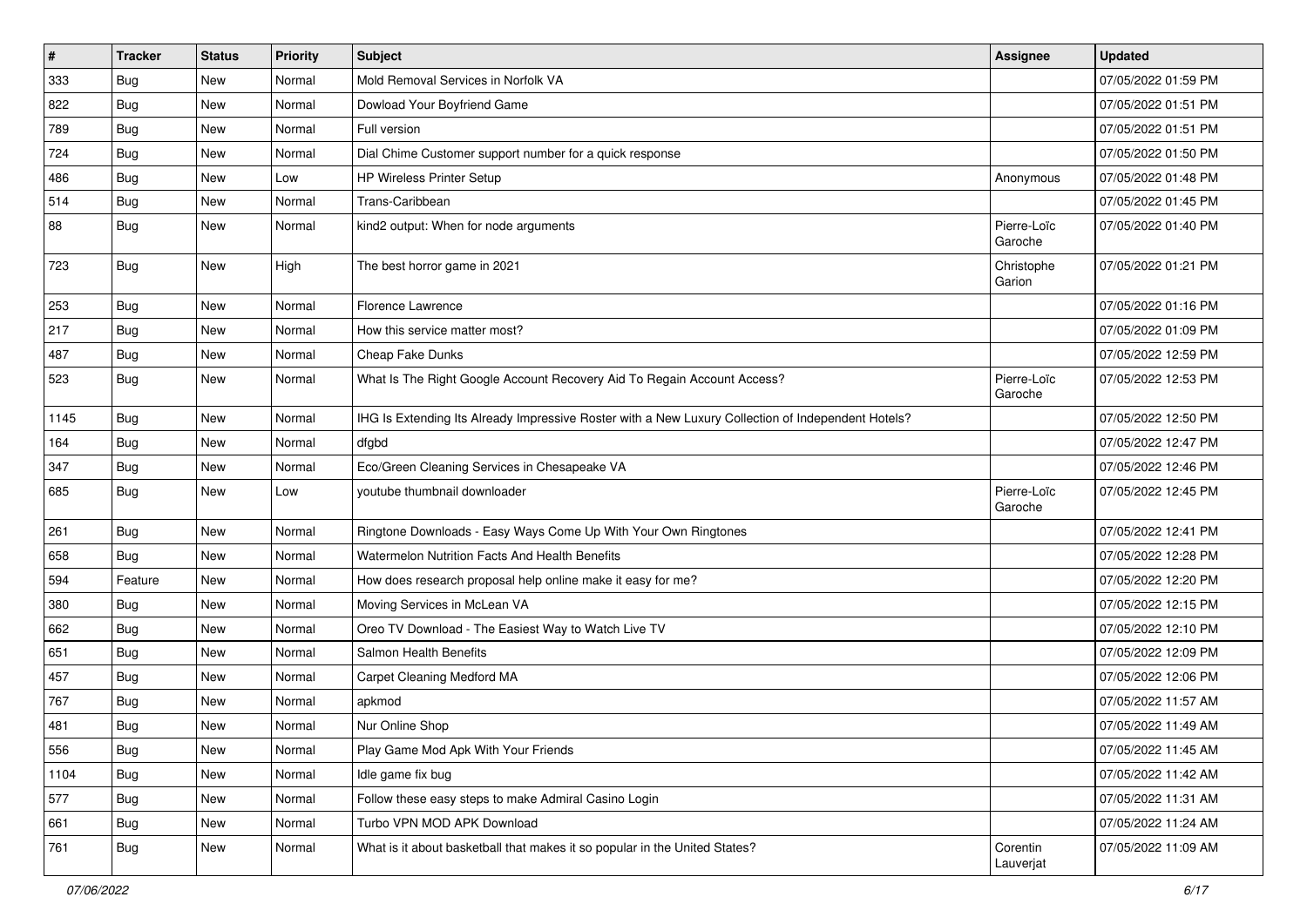| $\sharp$ | <b>Tracker</b> | <b>Status</b> | <b>Priority</b> | <b>Subject</b>                                                                                          | Assignee               | <b>Updated</b>      |
|----------|----------------|---------------|-----------------|---------------------------------------------------------------------------------------------------------|------------------------|---------------------|
| 237      | Feature        | New           | Normal          | HP Printer Assistant Software   Download & Install HP Assistant                                         |                        | 07/05/2022 11:07 AM |
| 532      | <b>Bug</b>     | New           | Normal          | My Assignment Help                                                                                      |                        | 07/05/2022 11:04 AM |
| 506      | Bug            | New           | Normal          | www.trendmicro.com/activate                                                                             |                        | 07/05/2022 11:03 AM |
| 649      | Feature        | New           | Normal          | Pear Health Benefits                                                                                    |                        | 07/05/2022 11:03 AM |
| 941      | Bug            | New           | Normal          | is Disney Now and Disney Plus different?                                                                |                        | 07/05/2022 11:02 AM |
| 820      | <b>Bug</b>     | New           | Normal          | Metal Slug Apk para Android                                                                             |                        | 07/05/2022 10:50 AM |
| 482      | Bug            | New           | Normal          | <b>Text Window</b>                                                                                      |                        | 07/05/2022 10:45 AM |
| 282      | <b>Bug</b>     | New           | Normal          | Activate Cash App Card: Learn Simple Steps & Fix Errors                                                 |                        | 07/05/2022 10:17 AM |
| 794      | Feature        | New           | Normal          | Safe place to buy fifa coins                                                                            |                        | 07/05/2022 10:14 AM |
| 489      | <b>Bug</b>     | New           | Normal          | Get cash app refund instantly if sent to the wrong person                                               |                        | 07/05/2022 10:05 AM |
| 180      | Feature        | New           | Normal          | homoeobazaar                                                                                            |                        | 07/05/2022 09:59 AM |
| 615      | Bug            | New           | Normal          | CheapestMedsShop   100% Safe Medicines Online in USA UK & AUS.                                          |                        | 07/05/2022 09:58 AM |
| 537      | Bug            | New           | Normal          | Get tech assistance with customer support on ATT Yahoo email login issue.                               |                        | 07/05/2022 09:54 AM |
| 139      | <b>Bug</b>     | New           | Normal          | relseo                                                                                                  |                        | 07/05/2022 09:42 AM |
| 520      | <b>Bug</b>     | New           | Normal          | What Is The Major Role Of Cash.app/Help and Support Page?                                               |                        | 07/05/2022 09:33 AM |
| 119      | Bug            | New           | Normal          | klhjigyu                                                                                                |                        | 07/05/2022 09:23 AM |
| 825      | <b>Bug</b>     | New           | Normal          | Lucky Patcher Download                                                                                  |                        | 07/05/2022 09:19 AM |
| 771      | Bug            | New           | Normal          | united airlines baggage policy                                                                          |                        | 07/05/2022 09:19 AM |
| 400      | Bug            | New           | Normal          | Office Moving Services in Potomac MD                                                                    |                        | 07/05/2022 09:18 AM |
| 568      | <b>Bug</b>     | New           | Normal          | Instale a versão mais recente do YouTube Premium                                                        |                        | 07/05/2022 09:14 AM |
| 1114     | Bug            | New           | Normal          | To control the car, all you must do is click to go left or right and release the button to go straight. |                        | 07/05/2022 09:01 AM |
| 271      | Feature        | New           | Normal          | Fashion                                                                                                 |                        | 07/05/2022 08:55 AM |
| 515      | Bug            | New           | Normal          | Fragment Nike Dunk High Tokyo Fake                                                                      |                        | 07/05/2022 08:55 AM |
| 115      | <b>Bug</b>     | New           | Normal          | <b>NFL LIVE STREAM</b>                                                                                  |                        | 07/05/2022 08:46 AM |
| 960      | Feature        | New           | Normal          | Zooming Instagram Picture In Full HD                                                                    | Pierre-Loïc<br>Garoche | 07/05/2022 08:36 AM |
| 1120     | Bug            | New           | Normal          | Summary of 5 best coloring apps on phones                                                               |                        | 07/05/2022 08:31 AM |
| 722      | <b>Bug</b>     | New           | Normal          | Vergrößern Sie Instagram-Fotos mit instazoom                                                            | Christophe<br>Garion   | 07/05/2022 08:23 AM |
| 460      | Bug            | New           | Normal          | Floor Cleaning Medford MA                                                                               |                        | 07/05/2022 08:19 AM |
| 484      | Bug            | New           | Normal          | UK best essay writing service                                                                           |                        | 07/05/2022 08:08 AM |
| 1144     | <b>Bug</b>     | New           | Normal          | <b>Tour Packages</b>                                                                                    |                        | 07/05/2022 07:55 AM |
| 709      | Bug            | New           | Normal          | How To Load Cash App Card At Walmart Without Having To Face Any Hassle?                                 |                        | 07/05/2022 07:45 AM |
| 613      | <b>Bug</b>     | New           | Normal          | Buy Aspadol 100mg Tab Online in US, UK, AU   Erospharmacy                                               |                        | 07/05/2022 07:31 AM |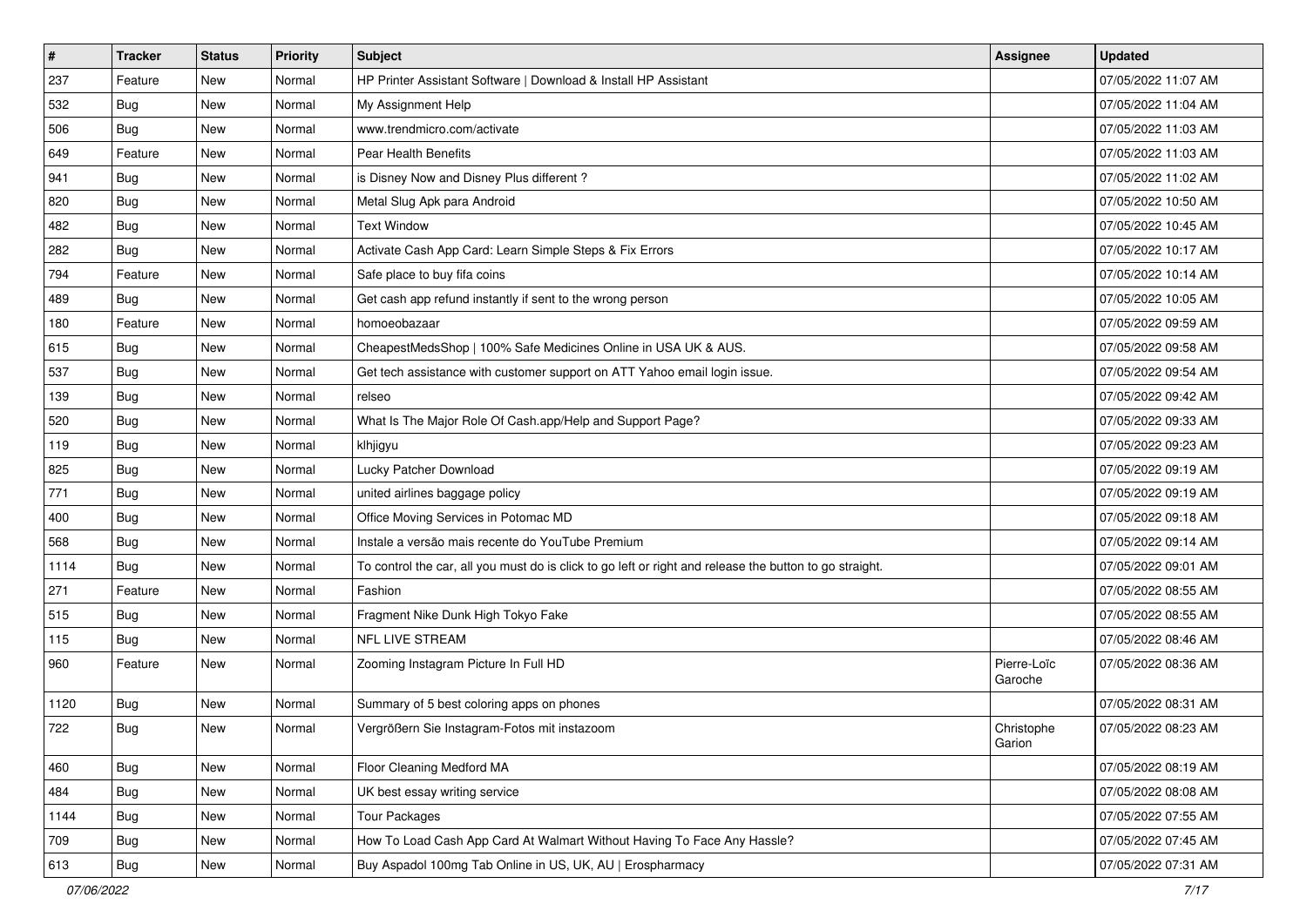| $\vert$ # | <b>Tracker</b> | <b>Status</b> | <b>Priority</b> | <b>Subject</b>                                                                | <b>Assignee</b>        | <b>Updated</b>      |
|-----------|----------------|---------------|-----------------|-------------------------------------------------------------------------------|------------------------|---------------------|
| 194       | <b>Bug</b>     | New           | Normal          | lace closure wigs                                                             |                        | 07/05/2022 07:30 AM |
| 741       | <b>Bug</b>     | New           | Normal          | <b>Blockchain Technology Solutions</b>                                        |                        | 07/05/2022 07:25 AM |
| 143       | <b>Bug</b>     | New           | Normal          | Bob lace front wigs                                                           |                        | 07/05/2022 07:09 AM |
| 272       | Feature        | New           | Normal          | Fashion                                                                       |                        | 07/05/2022 07:06 AM |
| 247       | Bug            | New           | Normal          | best 4 Channel Amp                                                            |                        | 07/05/2022 07:06 AM |
| 763       | <b>Bug</b>     | New           | High            | How to Make a Ringtone on Your iPhone                                         |                        | 07/05/2022 07:00 AM |
| 572       | Feature        | New           | Normal          | New features of WhatsApp Plus on Android phones                               | Pierre-Loïc<br>Garoche | 07/05/2022 06:45 AM |
| 774       | Bug            | New           | Normal          | Follow proper initiatives                                                     |                        | 07/05/2022 06:06 AM |
| 645       | Bug            | New           | Normal          | thong tin chinh xac nhat hom nay                                              |                        | 07/05/2022 06:06 AM |
| 529       | Bug            | New           | Normal          | Thop TV APK - Free Download for Android                                       |                        | 07/05/2022 05:47 AM |
| 698       | Feature        | New           | Normal          | Connect with cash app representative to ask about cash app flip scam          |                        | 07/05/2022 05:46 AM |
| 140       | Bug            | New           | Normal          | sugarbalanceusa                                                               |                        | 07/05/2022 05:29 AM |
| 619       | Bug            | New           | Normal          | Online Trusted Medicine Store in US for Health - Genericmedsupply             |                        | 07/05/2022 05:11 AM |
| 483       | <b>Bug</b>     | New           | Normal          | UK best essay writing service                                                 |                        | 07/05/2022 05:11 AM |
| 541       | Bug            | New           | Normal          | How to fix the cash app payment failed errors?                                |                        | 07/05/2022 04:55 AM |
| 656       | <b>Bug</b>     | New           | Normal          | Kiwi Nutrition Facts And Health Benefits                                      |                        | 07/05/2022 04:52 AM |
| 570       | Bug            | New           | Normal          | What is Sutton bank cash app customer service phone number?                   | Pierre-Loïc<br>Garoche | 07/05/2022 04:34 AM |
| 631       | <b>Bug</b>     | New           | Normal          | How Can I Load Cash App Card at Walmart straight away?                        |                        | 07/05/2022 04:34 AM |
| 688       | Bug            | New           | Normal          | How to use twitch.tv/activate?                                                |                        | 07/05/2022 04:19 AM |
| 546       | Feature        | New           | Normal          | Quickbooks Error                                                              |                        | 07/05/2022 04:14 AM |
| 598       | <b>Bug</b>     | New           | Normal          | Universo s / f Download                                                       |                        | 07/05/2022 04:13 AM |
| 614       | <b>Bug</b>     | New           | Normal          | Como baixar o MOD APK no celular                                              |                        | 07/05/2022 04:08 AM |
| 783       | <b>Bug</b>     | New           | Normal          | How Do I Determine The Reasons And Solutions To Fix Cash App Transfer Failed? |                        | 07/05/2022 04:03 AM |
| 63        | Feature        | New           | Normal          | Skip normalization step in mutation generation if it possible                 | Pierre-Loïc<br>Garoche | 07/05/2022 03:53 AM |
| 706       | <b>Bug</b>     | New           | Normal          | How Can You Cancel A Cash App Payment Without Any Prior Information?          |                        | 07/05/2022 03:46 AM |
| 1108      | Bug            | New           | Normal          | Six Guns Mod Apk Answers Your Questions                                       |                        | 07/05/2022 03:27 AM |
| 728       | Bug            | New           | Normal          | Will Cash App refund money if scammed? Hitches With Optimum Ease              |                        | 07/05/2022 02:45 AM |
| 970       | Bug            | New           | Normal          | The Amount Of Time Does Cash App Direct Deposit Time Take?                    |                        | 07/05/2022 02:33 AM |
| 473       | Bug            | New           | Normal          | Floor Stripping Arlington MA                                                  |                        | 07/05/2022 02:30 AM |
| 704       | Bug            | New           | Normal          | Reach support team of Chime Customer Service for instant help                 |                        | 07/05/2022 02:23 AM |
| 781       | Bug            | New           | Normal          | Free Whatsapp Group to Join                                                   |                        | 07/05/2022 02:19 AM |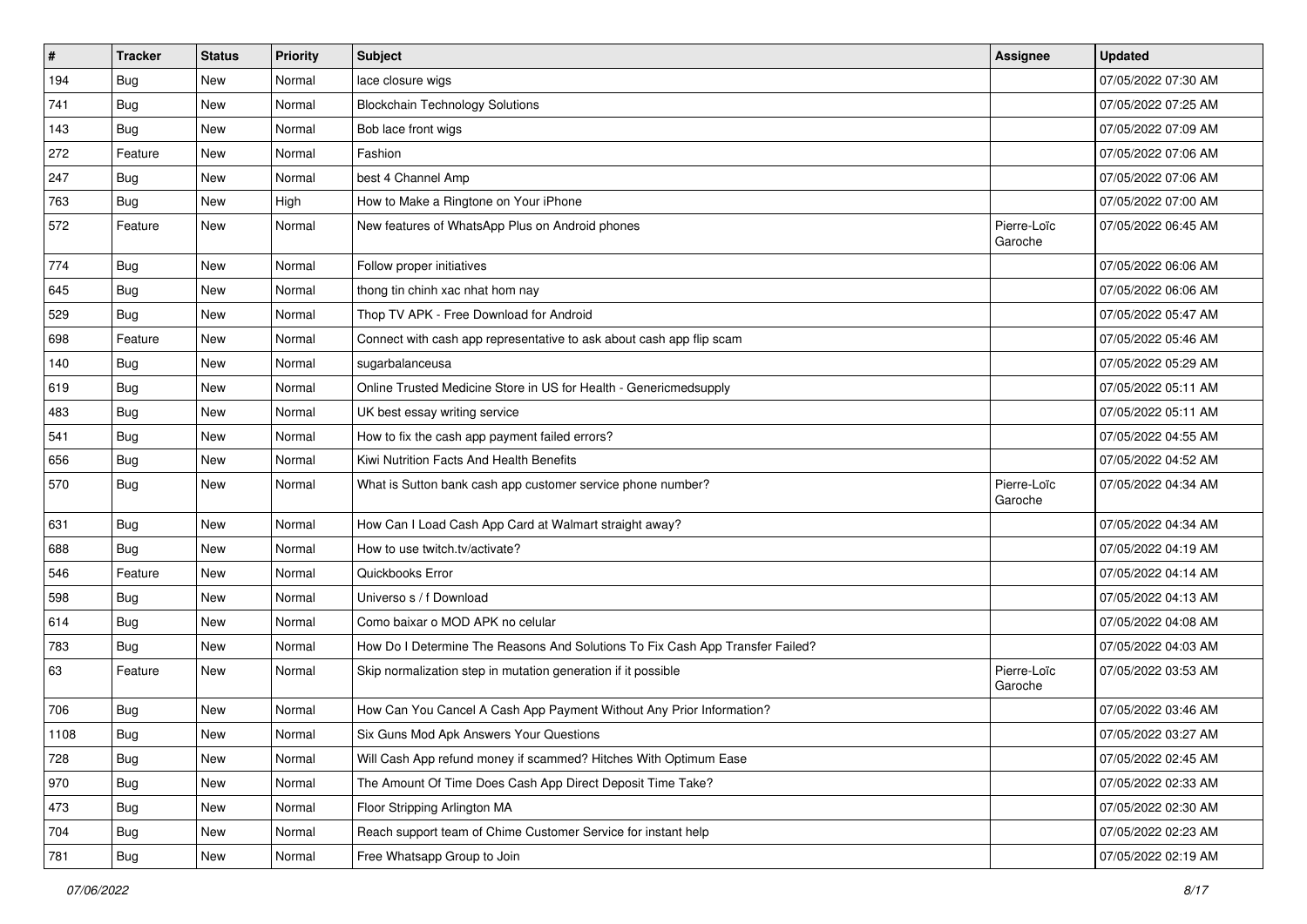| $\vert$ # | <b>Tracker</b> | <b>Status</b> | <b>Priority</b> | Subject                                                                                                                                                                                                                                                               | <b>Assignee</b>        | <b>Updated</b>      |
|-----------|----------------|---------------|-----------------|-----------------------------------------------------------------------------------------------------------------------------------------------------------------------------------------------------------------------------------------------------------------------|------------------------|---------------------|
| 686       | <b>Bug</b>     | New           | Normal          | Welcome To The Most Demandable Mahipalpur Escorts Agency                                                                                                                                                                                                              |                        | 07/05/2022 02:18 AM |
| 587       | <b>Bug</b>     | New           | Normal          | Why Picsart Pro Offers Great Features                                                                                                                                                                                                                                 |                        | 07/05/2022 02:12 AM |
| 716       | <b>Bug</b>     | New           | Normal          | La celebración de un BabyShower.                                                                                                                                                                                                                                      |                        | 07/05/2022 01:58 AM |
| 788       | <b>Bug</b>     | <b>New</b>    | Normal          | Intro Maker Mod APK                                                                                                                                                                                                                                                   |                        | 07/05/2022 01:50 AM |
| 558       | Feature        | New           | Normal          | <b>Stunning Classic Sofas</b>                                                                                                                                                                                                                                         |                        | 07/05/2022 01:46 AM |
| 620       | <b>Bug</b>     | New           | Normal          | Viagra Meds: Fastest & Quick Delivery On Your Doorstep - USA                                                                                                                                                                                                          |                        | 07/05/2022 01:45 AM |
| 782       | Bug            | New           | Normal          | Comment faire une sonnerie téléphonique                                                                                                                                                                                                                               |                        | 07/05/2022 01:35 AM |
| 602       | Bug            | New           | Normal          | Best Essay Writing Service UK                                                                                                                                                                                                                                         | Pierre-Loïc<br>Garoche | 07/05/2022 01:28 AM |
| 593       | Bug            | New           | Normal          | Eiffel Spark Ultimate C2 SN series is a fully synthetic range of advanced performance engine oils blended in high<br>performance fully synthetic (PAO - polyalphaolefin) basestocks fortified with advanced technology additive<br>system, specifically formulated to |                        | 07/05/2022 01:19 AM |
| 450       | Bug            | New           | Normal          | Floor Stripping Quincy MA                                                                                                                                                                                                                                             |                        | 07/05/2022 01:16 AM |
| 961       | Bug            | New           | Normal          | TeaTv is an Android                                                                                                                                                                                                                                                   |                        | 07/05/2022 12:43 AM |
| 542       | <b>Bug</b>     | New           | Normal          | Web N Logo Design                                                                                                                                                                                                                                                     |                        | 07/05/2022 12:19 AM |
| 677       | Bug            | New           | Normal          | Logo Design Services Near Me                                                                                                                                                                                                                                          |                        | 07/05/2022 12:15 AM |
| 504       | Bug            | New           | Normal          | A beginner should always look for online Java assignment help!                                                                                                                                                                                                        |                        | 07/05/2022 12:09 AM |
| 580       | Bug            | <b>New</b>    | High            | What is Narrative Essay?                                                                                                                                                                                                                                              | Christophe<br>Garion   | 07/05/2022 12:04 AM |
| 770       | <b>Bug</b>     | New           | Normal          | Canon IJ Network Tool                                                                                                                                                                                                                                                 |                        | 07/04/2022 11:49 PM |
| 742       | Bug            | New           | Normal          | How Long Does Cash App Support Take To Respond For A Better Support?                                                                                                                                                                                                  |                        | 07/04/2022 11:48 PM |
| 687       | <b>Bug</b>     | New           | Normal          | How to use twitch.tv/activate?                                                                                                                                                                                                                                        |                        | 07/04/2022 11:40 PM |
| 628       | Bug            | New           | Normal          | CV reviewing services!                                                                                                                                                                                                                                                |                        | 07/04/2022 11:33 PM |
| 269       | Bug            | New           | Normal          | Is there such a site for app design?                                                                                                                                                                                                                                  | Anonymous              | 07/04/2022 11:15 PM |
| 331       | Bug            | New           | Normal          | Water Extraction Services in Norfolk VA                                                                                                                                                                                                                               |                        | 07/04/2022 10:34 PM |
| 622       | Bug            | New           | Normal          | CheapestMedsShop   100% Safe Medicines Online in UK & AUS.                                                                                                                                                                                                            |                        | 07/04/2022 10:26 PM |
| 954       | <b>Bug</b>     | New           | Normal          | AZ Screen Recorder Mod                                                                                                                                                                                                                                                |                        | 07/04/2022 10:08 PM |
| 638       | <b>Bug</b>     | New           | Normal          | Run 3 game                                                                                                                                                                                                                                                            |                        | 07/04/2022 09:49 PM |
| 766       | <b>Bug</b>     | New           | Normal          | Pobreflix Mod APK Review                                                                                                                                                                                                                                              |                        | 07/04/2022 09:29 PM |
| 336       | <b>Bug</b>     | New           | Normal          | Tile & Grout Cleaning Services in Norfolk VA                                                                                                                                                                                                                          |                        | 07/04/2022 08:59 PM |
| 461       | Bug            | New           | Normal          | Germs Removal Medford MA                                                                                                                                                                                                                                              |                        | 07/04/2022 08:49 PM |
| 714       | Bug            | New           | Normal          | Cuevana 3 Premium - Enjoy Your Favorite Movies and TV Shows on Your Smart TV                                                                                                                                                                                          |                        | 07/04/2022 08:46 PM |
| 636       | <b>Bug</b>     | New           | Normal          | What is the most popular furniture color?                                                                                                                                                                                                                             |                        | 07/04/2022 08:31 PM |
| 562       | Bug            | New           | Normal          | Learn Basic Mahjong Rules                                                                                                                                                                                                                                             |                        | 07/04/2022 08:22 PM |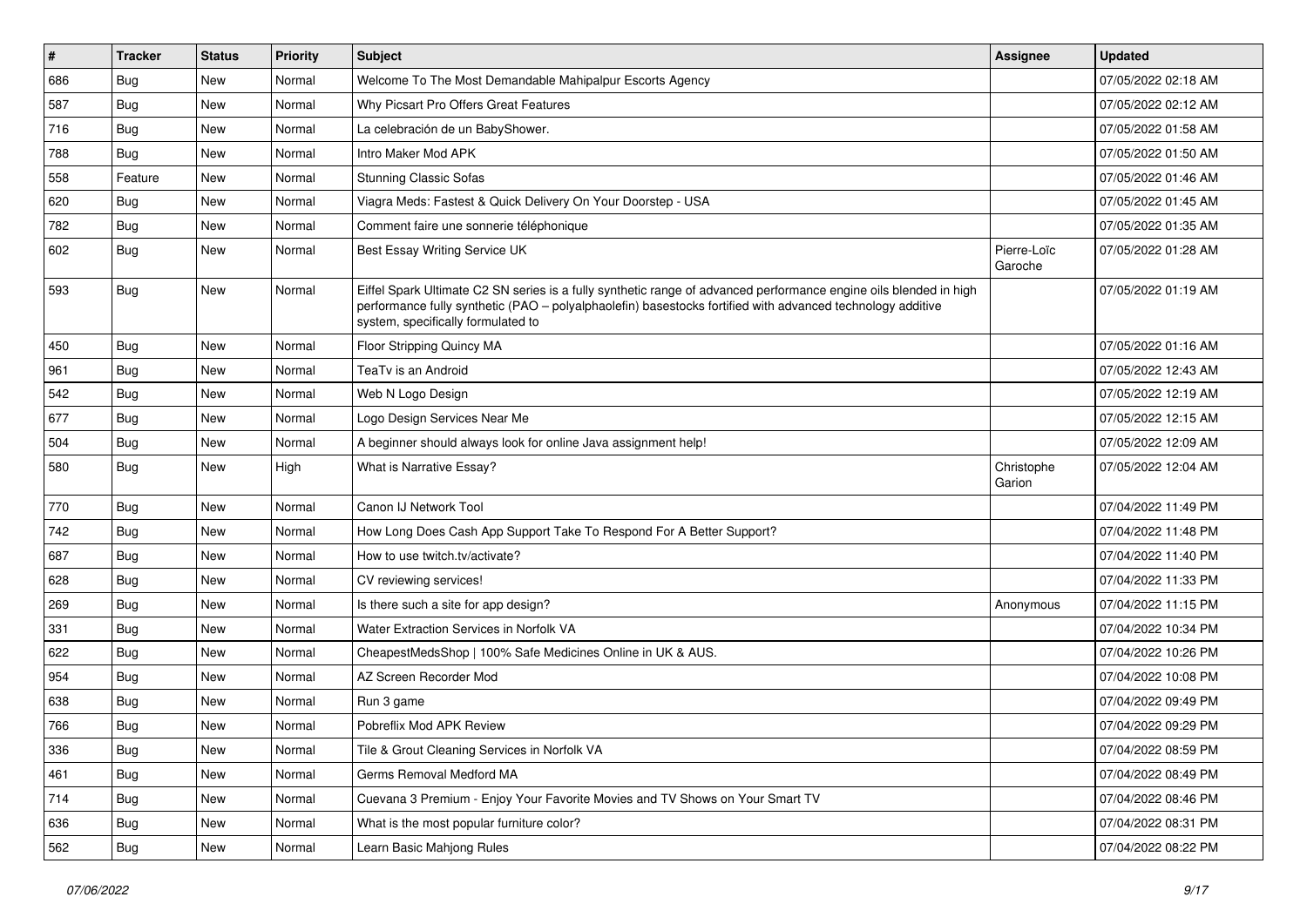| $\vert$ # | <b>Tracker</b> | <b>Status</b> | Priority | Subject                                                                          | <b>Assignee</b>        | <b>Updated</b>      |
|-----------|----------------|---------------|----------|----------------------------------------------------------------------------------|------------------------|---------------------|
| 812       | Feature        | New           | Normal   | canon.com/ijsetup                                                                |                        | 07/04/2022 08:21 PM |
| 712       | Bug            | <b>New</b>    | Normal   | <b>Tips and Tricks</b>                                                           |                        | 07/04/2022 07:57 PM |
| 940       | <b>Bug</b>     | New           | Normal   | What is Plex and Is Plex Legal?                                                  |                        | 07/04/2022 07:54 PM |
| 563       | <b>Bug</b>     | New           | Normal   | Understanding the Difference Between Free and Paid Mod Apks                      |                        | 07/04/2022 07:50 PM |
| 809       | Bug            | New           | Normal   | Smash Karts - immerse yourself in the exciting race                              |                        | 07/04/2022 07:42 PM |
| 810       | Feature        | New           | Normal   | how to remove viruses from a phone                                               |                        | 07/04/2022 07:35 PM |
| 601       | <b>Bug</b>     | New           | Normal   | Best Essay Writing Service UK                                                    | Pierre-Loïc<br>Garoche | 07/04/2022 07:26 PM |
| 134       | <b>Bug</b>     | New           | Normal   | wisegolfers                                                                      |                        | 07/04/2022 07:14 PM |
| 765       | Bug            | New           | Normal   | Follow proper initiatives to check my cash app                                   |                        | 07/04/2022 07:06 PM |
| 490       | <b>Bug</b>     | New           | Normal   | Unlock cash app account by getting quick solutions from the technical executives |                        | 07/04/2022 07:00 PM |
| 707       | <b>Bug</b>     | New           | Normal   | Why Accounting Assignments Are Beneficial For The Students?                      | Pierre-Loïc<br>Garoche | 07/04/2022 06:59 PM |
| 239       | Bug            | New           | Normal   | Algunas características más de Choices MOD APK                                   |                        | 07/04/2022 06:59 PM |
| 263       | Feature        | New           | Normal   | Wrecked Car Is Nothing But A Worthless                                           | Pierre-Loïc<br>Garoche | 07/04/2022 06:49 PM |
| 133       | Bug            | New           | Normal   | craftlabs                                                                        |                        | 07/04/2022 06:33 PM |
| 235       | Bug            | New           | Low      | HP Printer Assistant Software   Download & Install HP Assistant                  |                        | 07/04/2022 06:32 PM |
| 240       | Feature        | New           | Normal   | Juego interesante de Dragon Ball Legends MOD APK                                 |                        | 07/04/2022 06:19 PM |
| 610       | Feature        | New           | Normal   | CheapestMedsShop 100% Safe Medicines Online in USA UK & AUS.                     |                        | 07/04/2022 06:12 PM |
| 659       | Bug            | New           | Normal   | Olive Oil Properties And Health Benefits                                         |                        | 07/04/2022 06:06 PM |
| 717       | <b>Bug</b>     | New           | Normal   | Disney Plus Apk - Watch Movies and TV Shows on Your Device                       |                        | 07/04/2022 05:53 PM |
| 280       | <b>Bug</b>     | New           | Normal   | Pacific Web Design                                                               |                        | 07/04/2022 05:52 PM |
| 175       | Feature        | New           | Normal   | All About Cash App Transfer Fail Problems                                        |                        | 07/04/2022 05:44 PM |
| 231       | <b>Bug</b>     | New           | Normal   | Is the ringtone download difficult or not?                                       | Pierre-Loïc<br>Garoche | 07/04/2022 05:42 PM |
| 693       | Feature        | New           | Normal   | How To Get My Money Back From The Cash App To Your Wallet?                       |                        | 07/04/2022 05:41 PM |
| 683       | Feature        | New           | Normal   | Game creation                                                                    |                        | 07/04/2022 05:02 PM |
| 710       | <b>Bug</b>     | New           | Normal   | Take Necessary Assistance If You Are Unable Activate Cash App Card               |                        | 07/04/2022 04:59 PM |
| 768       | <b>Bug</b>     | New           | Normal   | Where can you buy best jackets online?                                           |                        | 07/04/2022 04:44 PM |
| 750       | Bug            | New           | Normal   | Create a Report Template                                                         |                        | 07/04/2022 04:40 PM |
| 302       | <b>Bug</b>     | New           | Normal   | Auto Electrical Repair Services in Norcross GA                                   |                        | 07/04/2022 04:34 PM |
| 950       | <b>Bug</b>     | New           | Normal   | ij.start canon                                                                   |                        | 07/04/2022 04:29 PM |
| 174       | Feature        | New           | Normal   | Digital Marketing Philadelphia                                                   |                        | 07/04/2022 03:52 PM |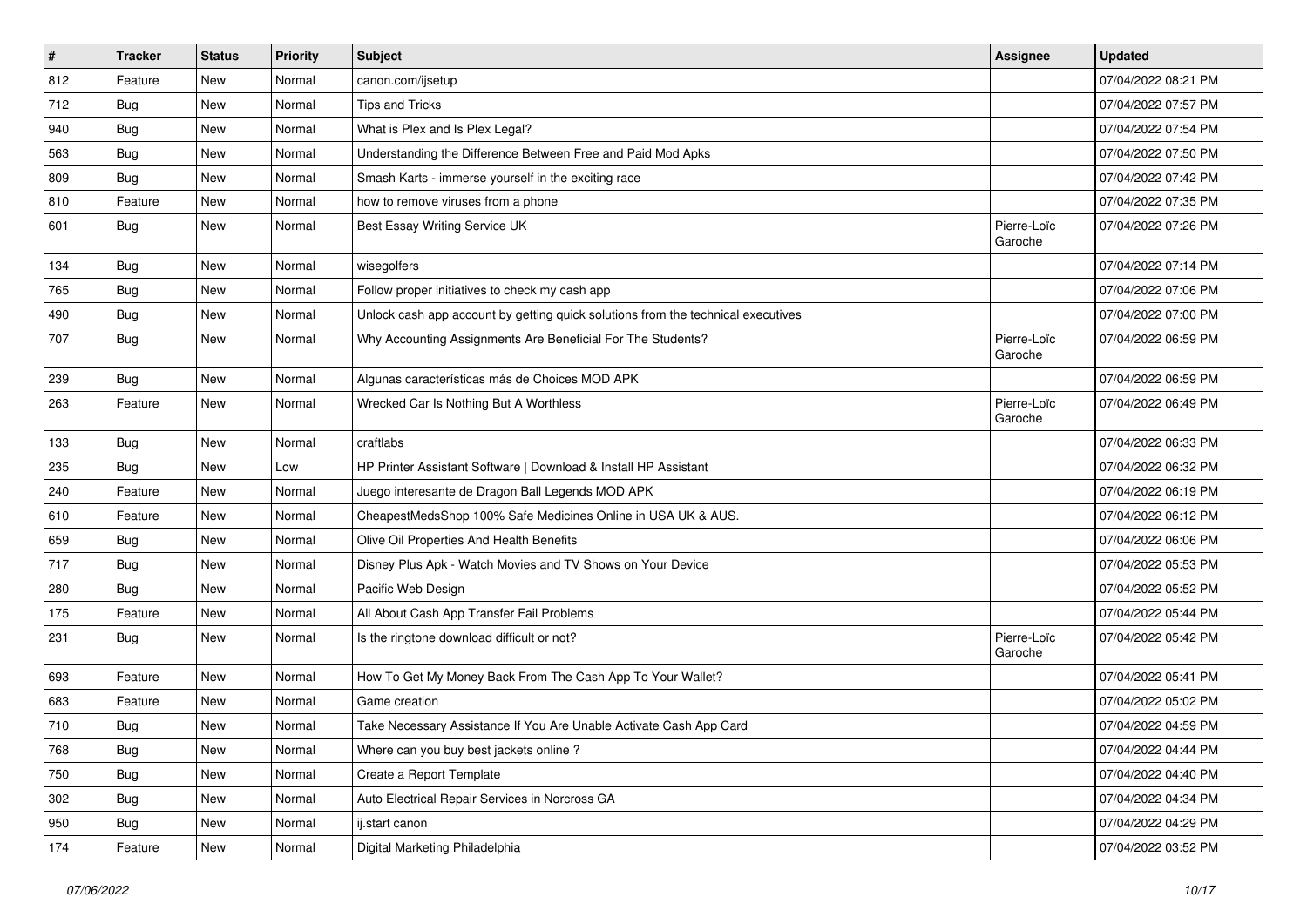| $\sharp$ | <b>Tracker</b> | <b>Status</b> | <b>Priority</b> | <b>Subject</b>                                                                                                                                           | <b>Assignee</b>        | <b>Updated</b>      |
|----------|----------------|---------------|-----------------|----------------------------------------------------------------------------------------------------------------------------------------------------------|------------------------|---------------------|
| 611      | Feature        | New           | Normal          | Buy All Modafinil & Armodafinil Tablets @Buy Modafinil US                                                                                                |                        | 07/04/2022 03:51 PM |
| 151      | Feature        | <b>New</b>    | Normal          | Law Essay Writing Service - Assignments Planet                                                                                                           |                        | 07/04/2022 03:47 PM |
| 201      | Bug            | New           | Normal          | closure wig                                                                                                                                              |                        | 07/04/2022 03:28 PM |
| 670      | Bug            | New           | Normal          | JTWhatsApp Apk - The New and Improved WhatsApp                                                                                                           |                        | 07/04/2022 03:20 PM |
| 474      | Bug            | <b>New</b>    | Normal          | Floor Waxing Arlington MA                                                                                                                                |                        | 07/04/2022 02:14 PM |
| 497      | Bug            | New           | Normal          | Fake Nike Dunk Low Off-White Lot 50                                                                                                                      |                        | 07/04/2022 02:01 PM |
| 509      | Feature        | <b>New</b>    | Normal          | Fashion                                                                                                                                                  | Anonymous              | 07/04/2022 01:59 PM |
| 784      | <b>Bug</b>     | New           | Normal          | How To Add Money On Cash App Card And Check The Funds?                                                                                                   |                        | 07/04/2022 01:54 PM |
| 672      | Bug            | <b>New</b>    | Normal          | The easiest way to delete ringtones on iPhone                                                                                                            |                        | 07/04/2022 01:22 PM |
| 478      | Feature        | New           | Normal          | Is it safe to install third-party WhatsApp GB?                                                                                                           |                        | 07/04/2022 01:18 PM |
| 222      | <b>Bug</b>     | New           | Normal          | Social Profile links                                                                                                                                     |                        | 07/04/2022 01:09 PM |
| 689      | Bug            | New           | Normal          | How to use twitch.tv/activate?                                                                                                                           |                        | 07/04/2022 12:58 PM |
| 720      | Bug            | New           | Normal          | How does Cash App Phone Number provide a quick treatment?                                                                                                |                        | 07/04/2022 12:42 PM |
| 732      | <b>Bug</b>     | New           | Normal          | Get rectifications steps about why cash app transfer failed                                                                                              |                        | 07/04/2022 12:38 PM |
| 815      | Bug            | New           | Normal          | how do i call cash app customer service                                                                                                                  | Xavier Thirioux        | 07/04/2022 12:34 PM |
| 1111     | <b>Bug</b>     | New           | Normal          | LOLBeans is a fun battle royale game where you race with other players while avoiding obstacles. Reach the end<br>of the course in competitive gameplay! |                        | 07/04/2022 12:23 PM |
| 1102     | Bug            | <b>New</b>    | Normal          | Charlottesville Travel Guide?                                                                                                                            |                        | 07/04/2022 12:20 PM |
| 764      | <b>Bug</b>     | New           | Normal          | What is available to see what I can watch HBO Max?                                                                                                       |                        | 07/04/2022 12:11 PM |
| 618      | Bug            | <b>New</b>    | Normal          | Buy Steroids Online with OurMedicnes.com   Best Quality Steroids                                                                                         |                        | 07/04/2022 12:08 PM |
| 116      | Bug            | New           | Normal          | aertaeyg                                                                                                                                                 |                        | 07/04/2022 11:37 AM |
| 958      | Bug            | <b>New</b>    | Normal          | Avail Cash app support service to know Sutton bank cash app number                                                                                       |                        | 07/04/2022 11:36 AM |
| 214      | Feature        | New           | Normal          | Five Christmas Apps For Apple Users                                                                                                                      |                        | 07/04/2022 11:35 AM |
| 803      | Feature        | New           | High            | Ketamine Online Store                                                                                                                                    | Pierre-Loïc<br>Garoche | 07/04/2022 11:31 AM |
| 657      | Bug            | <b>New</b>    | Normal          | Coconut Nutrition Facts And Health Benefits                                                                                                              |                        | 07/04/2022 11:24 AM |
| 265      | Bug            | New           | Normal          | 3 Faq's On Downloading To Your Apple Ipod                                                                                                                |                        | 07/04/2022 11:04 AM |
| 1143     | <b>Bug</b>     | New           | Normal          | Soap2day                                                                                                                                                 |                        | 07/04/2022 11:04 AM |
| 1142     | Feature        | New           | Normal          | Watch Free Sports Online                                                                                                                                 |                        | 07/04/2022 11:03 AM |
| 1141     | Feature        | New           | Normal          | Retro Bowl game free                                                                                                                                     |                        | 07/04/2022 10:59 AM |
| 592      | Bug            | New           | Normal          | Deezer Premium APK - Baixe músicas de qualquer lugar do mundo de graça                                                                                   |                        | 07/04/2022 10:43 AM |
| 799      | <b>Bug</b>     | New           | Normal          | Who Is an ETL Engineer                                                                                                                                   |                        | 07/04/2022 10:42 AM |
| 114      | <b>Bug</b>     | New           | Normal          | <b>Medical Research Writing Services</b>                                                                                                                 |                        | 07/04/2022 10:30 AM |
| 725      | Feature        | New           | Normal          | What are memo writing services design                                                                                                                    |                        | 07/04/2022 10:27 AM |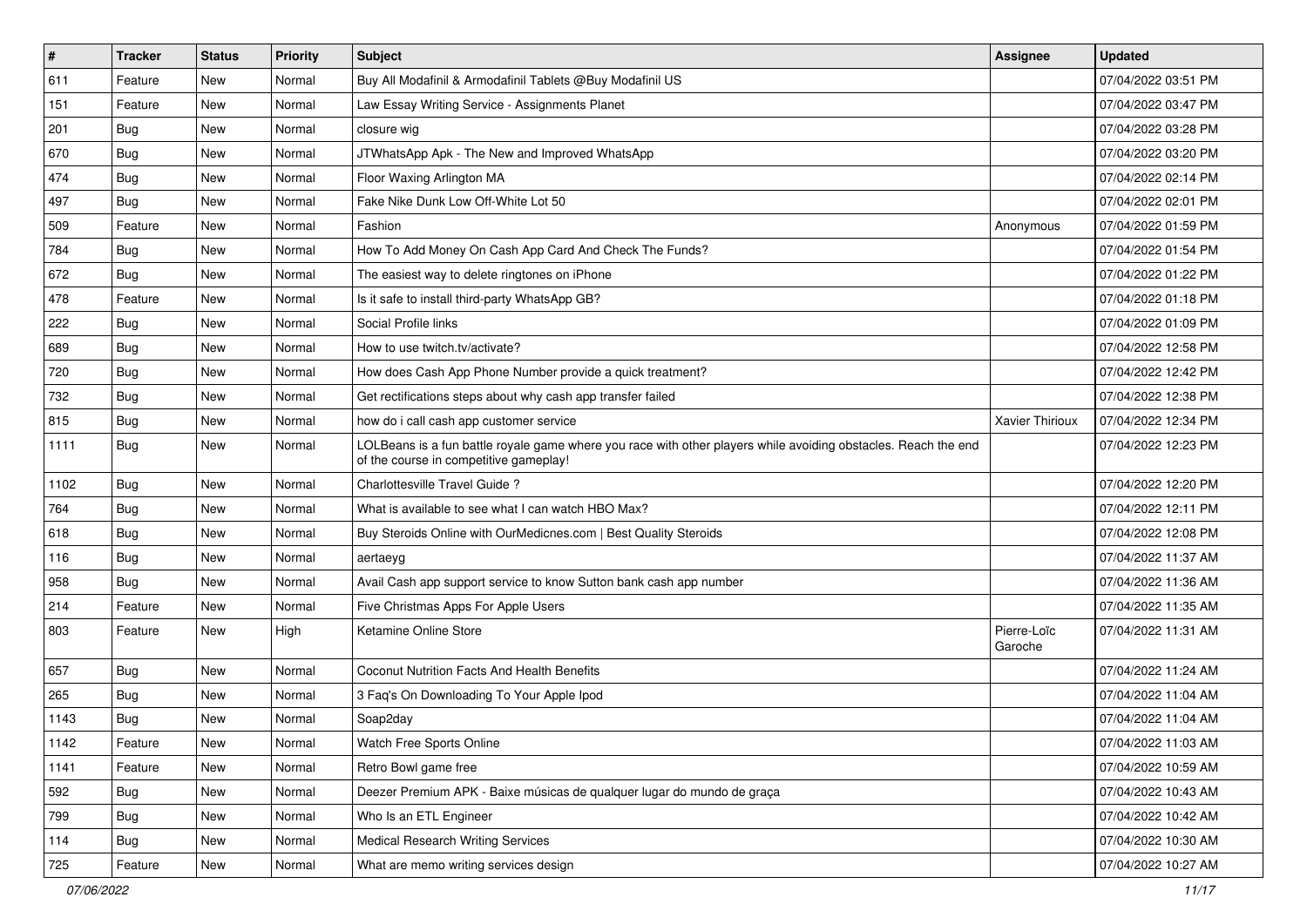| $\vert$ # | <b>Tracker</b> | <b>Status</b> | <b>Priority</b> | Subject                                                                  | <b>Assignee</b>        | <b>Updated</b>      |
|-----------|----------------|---------------|-----------------|--------------------------------------------------------------------------|------------------------|---------------------|
| 518       | <b>Bug</b>     | New           | Normal          | How To Check The Balance Of Cash App Account By Taking Cash App Support? |                        | 07/04/2022 10:21 AM |
| 705       | Bug            | New           | Normal          | wuxiaworld                                                               |                        | 07/04/2022 10:20 AM |
| 132       | Bug            | New           | Normal          | concrete-everything                                                      |                        | 07/04/2022 10:12 AM |
| 667       | Bug            | New           | Normal          | What Is a Ringtone?                                                      |                        | 07/04/2022 09:55 AM |
| 476       | Feature        | New           | High            | <b>American Airlines Reservations</b>                                    |                        | 07/04/2022 09:51 AM |
| 581       | Bug            | New           | Normal          | E-Learning Course Help                                                   |                        | 07/04/2022 09:23 AM |
| 994       | Feature        | New           | Normal          | Cricut.com/setup                                                         |                        | 07/04/2022 09:23 AM |
| 198       | Bug            | <b>New</b>    | Normal          | DR. RECKEWEG R42 (HAEMOVENIN) (22ML)                                     |                        | 07/04/2022 09:20 AM |
| 316       | <b>Bug</b>     | New           | Normal          | Finden Sie den besten Klingelton für Ihr Telefon                         |                        | 07/04/2022 09:17 AM |
| 759       | <b>Bug</b>     | New           | Normal          | Canon IJ Network Tool                                                    | Pierre-Loïc<br>Garoche | 07/04/2022 09:13 AM |
| 599       | Bug            | New           | Normal          | Do you know how to delete cash app account from your computer?           |                        | 07/04/2022 09:12 AM |
| 779       | Feature        | New           | Normal          | Latest Whatsapp groups for Teens                                         | Pierre-Loïc<br>Garoche | 07/04/2022 09:11 AM |
| 595       | Bug            | New           | Normal          | RFM Online - une révolution dans la gestion de l'identité numérique      |                        | 07/04/2022 08:30 AM |
| 159       | Bug            | <b>New</b>    | Normal          | xfguih njgkh                                                             |                        | 07/04/2022 07:13 AM |
| 984       | <b>Bug</b>     | New           | Normal          | How to disable, permanently delete Twitter account on phone, PC          |                        | 07/04/2022 07:11 AM |
| 555       | <b>Bug</b>     | New           | Normal          | web design development in hyderabad                                      |                        | 07/04/2022 07:09 AM |
| 989       | Bug            | New           | Normal          | Barewoods Wax Cigar                                                      |                        | 07/04/2022 07:09 AM |
| 977       | <b>Bug</b>     | New           | Normal          | Fans of the Old Country will like this book.                             |                        | 07/04/2022 06:54 AM |
| 787       | Bug            | New           | Normal          | <b>Assured Assignment Help</b>                                           |                        | 07/04/2022 06:28 AM |
| 769       | <b>Bug</b>     | New           | Normal          | check my cash app                                                        |                        | 07/04/2022 06:14 AM |
| 171       | Feature        | New           | Normal          | loan management system                                                   |                        | 07/04/2022 06:03 AM |
| 702       | <b>Bug</b>     | New           | Normal          | Avail Chime Customer Service to know How To Get Chime Bank Statement     |                        | 07/04/2022 05:58 AM |
| 931       | Feature        | New           | High            | Situs Judi Slot Online apel888                                           | Pierre-Loïc<br>Garoche | 07/04/2022 05:54 AM |
| 243       | Feature        | New           | Normal          | Reconstruir la pandilla de la mafia en Gangstar Vegas MOD APK            |                        | 07/04/2022 05:50 AM |
| 684       | Bug            | New           | Normal          | Difference between paper map and online map                              |                        | 07/04/2022 05:03 AM |
| 511       | Feature        | New           | Normal          | Fashion                                                                  | Anonymous              | 07/04/2022 04:49 AM |
| 242       | Feature        | New           | Normal          | Descripción de Torque Pro MOD APK para Android                           |                        | 07/04/2022 04:46 AM |
| 627       | Bug            | New           | Normal          | <b>HELO</b>                                                              |                        | 07/04/2022 04:25 AM |
| 605       | Feature        | New           | Normal          | What will the future of logo design be like?                             |                        | 07/04/2022 04:20 AM |
| 1140      | Feature        | New           | Normal          | GTA San Andreas Mod Apk                                                  |                        | 07/04/2022 04:20 AM |
| 313       | <b>Bug</b>     | New           | Normal          | Water Extraction Services in Virginia Beach VA                           |                        | 07/04/2022 04:06 AM |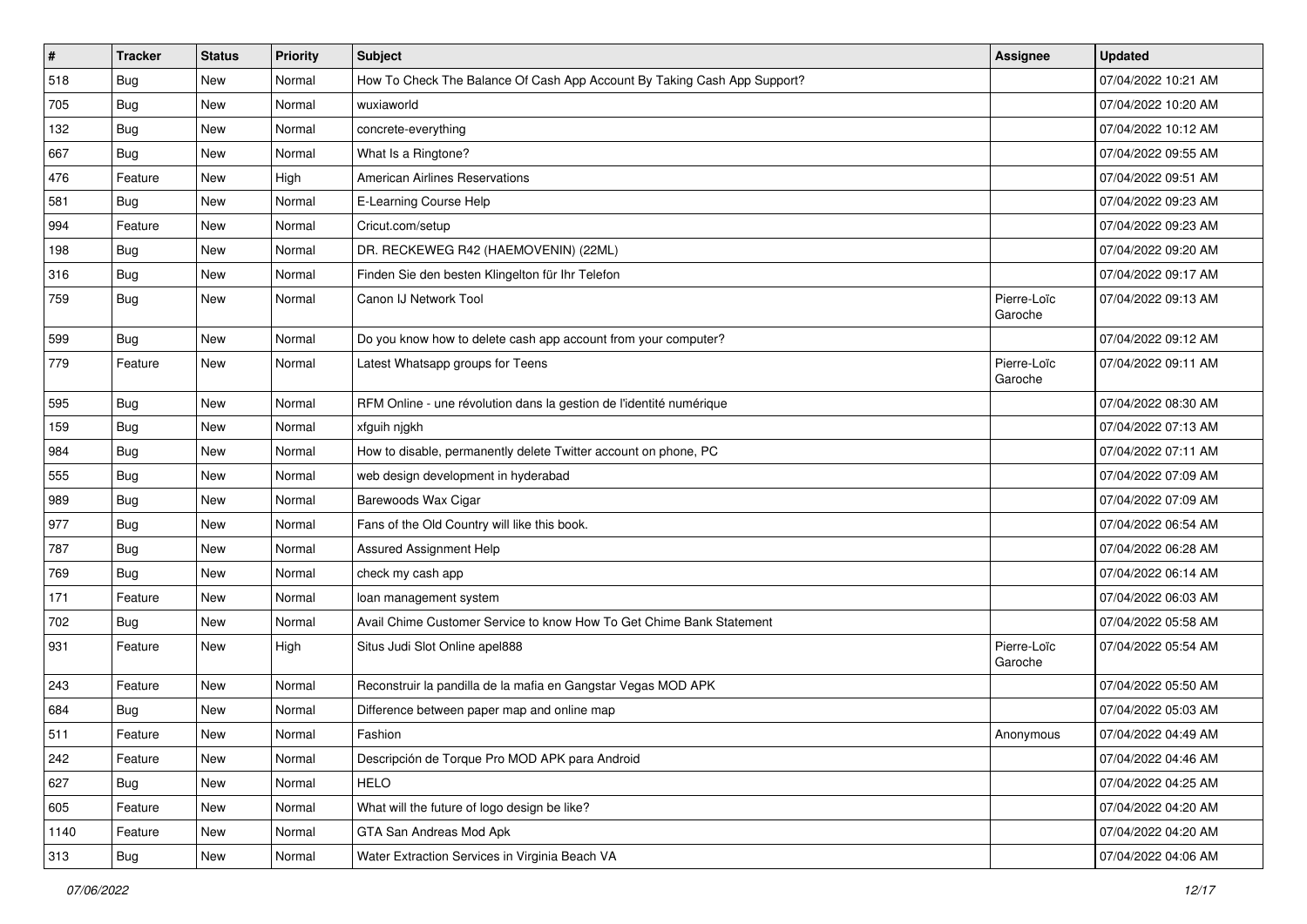| $\vert$ #     | <b>Tracker</b> | <b>Status</b> | <b>Priority</b> | Subject                                                                          | <b>Assignee</b>        | <b>Updated</b>      |
|---------------|----------------|---------------|-----------------|----------------------------------------------------------------------------------|------------------------|---------------------|
| 259           | <b>Bug</b>     | New           | Normal          | call center services                                                             |                        | 07/04/2022 04:03 AM |
| 639           | Bug            | New           | Normal          | thong tin chinh xac                                                              |                        | 07/04/2022 03:54 AM |
| 200           | <b>Bug</b>     | New           | Normal          | uiopi[o                                                                          |                        | 07/04/2022 03:44 AM |
| 935           | <b>Bug</b>     | New           | Normal          | MovieBox Pro Apk - Watch Movies and TV Shows on Your Android Phone               |                        | 07/04/2022 03:38 AM |
| 1018          | Bug            | New           | Normal          | So erhalten Sie ein kostenloses Hörbuch                                          |                        | 07/04/2022 03:37 AM |
| 578           | Feature        | New           | High            | Derrick Gore                                                                     | Pierre-Loïc<br>Garoche | 07/04/2022 03:34 AM |
| 681           | Feature        | New           | High            | <b>Online Class</b>                                                              |                        | 07/04/2022 03:19 AM |
| 170           | Feature        | New           | Normal          | top mba colleges in bangalore                                                    |                        | 07/04/2022 02:46 AM |
| 634           | <b>Bug</b>     | New           | Normal          | Buy Vidalista Tablets (Tadalafil) at [\$25 OFF + Free Shipping] Vidalistatablets |                        | 07/04/2022 02:31 AM |
| 695           | <b>Bug</b>     | New           | Normal          | Refer Listas IPTV Apk                                                            |                        | 07/04/2022 02:19 AM |
| 780           | <b>Bug</b>     | New           | Normal          | Best Whatsapp Modified APKs                                                      | Pierre-Loïc<br>Garoche | 07/04/2022 02:09 AM |
| 344           | Bug            | New           | Normal          | Odor Removal Services in Chesapeake VA                                           |                        | 07/04/2022 02:02 AM |
| 185           | Bug            | New           | Normal          | Non-Plagiarized Research Writing                                                 |                        | 07/04/2022 01:55 AM |
| 176           | <b>Bug</b>     | New           | Normal          | instant loan without documents                                                   |                        | 07/04/2022 01:28 AM |
| 262           | Bug            | New           | Normal          | It this true to dealing Wuth                                                     |                        | 07/04/2022 01:21 AM |
| 603           | Bug            | New           | Normal          | Premiere gratuito da lista de IPTV                                               |                        | 07/04/2022 01:09 AM |
| $ 612\rangle$ | <b>Bug</b>     | New           | Normal          | Luxury Slingshot Rental                                                          |                        | 07/04/2022 12:31 AM |
| 772           | Bug            | New           | Normal          | united airlines baggage policy                                                   |                        | 07/04/2022 12:27 AM |
| 642           | Bug            | New           | Normal          | thong tin thoi tiet ngay hom nay                                                 |                        | 07/04/2022 12:09 AM |
| 216           | Feature        | New           | High            | Barry Keoghan                                                                    | Pierre-Loïc<br>Garoche | 07/03/2022 11:43 PM |
| 372           | Bug            | New           | Normal          | Auto Transport Services in Arlington County VA                                   |                        | 07/03/2022 11:31 PM |
| 138           | Bug            | New           | Normal          | own-sweethome                                                                    |                        | 07/03/2022 11:26 PM |
| 817           | Bug            | New           | Normal          | Pacman 30th Anniversary                                                          |                        | 07/03/2022 11:23 PM |
| 590           | Bug            | New           | Normal          | Follow proper initiatives to check my cash app card balance:                     |                        | 07/03/2022 11:23 PM |
| 964           | <b>Bug</b>     | New           | Normal          | Can I Fix Cash App Transfer Failed Issues By Adding Sufficient Funds?            |                        | 07/03/2022 11:10 PM |
| 629           | Bug            | New           | Normal          | How Can I Load Cash App Card at Walmart straight away?                           |                        | 07/03/2022 11:06 PM |
| 1098          | <b>Bug</b>     | New           | Normal          | Life of a Fisherman                                                              |                        | 07/03/2022 10:56 PM |
| 804           | Bug            | New           | Normal          | Review                                                                           |                        | 07/03/2022 10:51 PM |
| 616           | <b>Bug</b>     | New           | Normal          | Buy Anavar Tablets   Anavar For Sale in USA, UK & Australia                      |                        | 07/03/2022 10:14 PM |
| 583           | Bug            | New           | High            | Need the Cash app customer service phone number?                                 |                        | 07/03/2022 10:09 PM |
| 543           | Feature        | New           | Normal          | Get tech assistance with customer support on ATT Yahoo email login issue.        |                        | 07/03/2022 09:55 PM |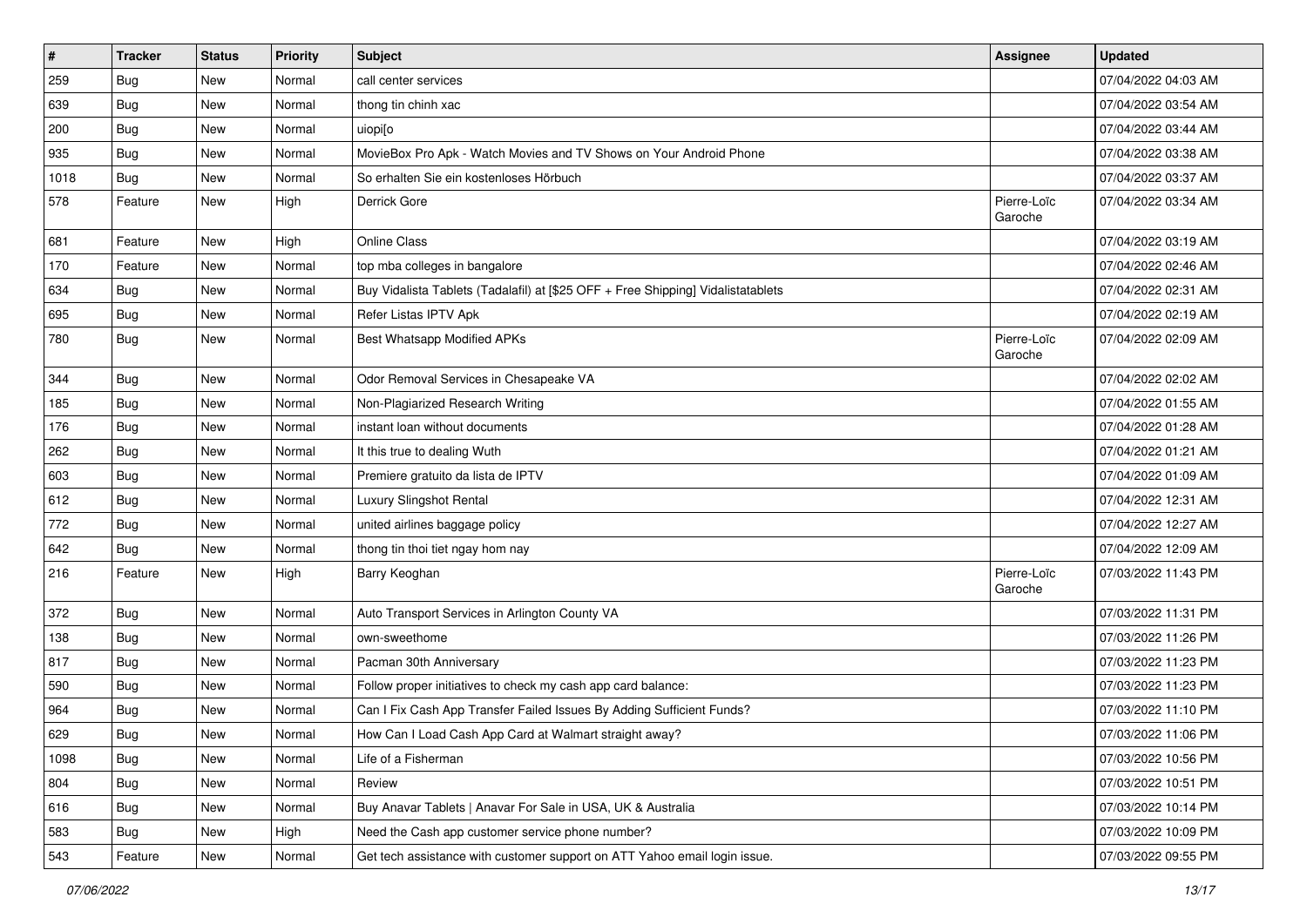| $\vert$ # | <b>Tracker</b> | <b>Status</b> | Priority | Subject                                                                          | <b>Assignee</b>        | <b>Updated</b>      |
|-----------|----------------|---------------|----------|----------------------------------------------------------------------------------|------------------------|---------------------|
| 623       | <b>Bug</b>     | New           | Normal   | Listen to online radio stations for mobile phones                                |                        | 07/03/2022 09:22 PM |
| 465       | Bug            | <b>New</b>    | Normal   | Carpet Cleaning Westchester MA                                                   |                        | 07/03/2022 08:55 PM |
| 521       | Feature        | New           | Normal   | Check out the Cash app Card balance for an overdraft.                            | Pierre-Loïc<br>Garoche | 07/03/2022 08:23 PM |
| 161       | Bug            | New           | Normal   | dfdrtyuio                                                                        |                        | 07/03/2022 07:58 PM |
| 674       | Bug            | New           | Normal   | The best game in 2021                                                            | Pierre-Loïc<br>Garoche | 07/03/2022 07:43 PM |
| 808       | Bug            | New           | Normal   | Sinnvolle Guten-Morgen-Grüße                                                     |                        | 07/03/2022 07:27 PM |
| 113       | Bug            | New           | Normal   | ufc 254 live                                                                     |                        | 07/03/2022 07:18 PM |
| 886       | Bug            | <b>New</b>    | Normal   | Is the Fox News Channel on Roku free?                                            |                        | 07/03/2022 07:14 PM |
| 747       | Bug            | New           | Normal   | How to Install Tyflex Plus on Your Android Device                                |                        | 07/03/2022 07:14 PM |
| 145       | <b>Bug</b>     | New           | Normal   | abdulbaissagar                                                                   |                        | 07/03/2022 04:29 PM |
| 553       | Bug            | New           | Normal   | Cinema HD APK - Free Movie Enjoyment App on Android                              |                        | 07/03/2022 03:58 PM |
| 640       | <b>Bug</b>     | New           | Normal   | play game with me                                                                |                        | 07/03/2022 03:41 PM |
| 664       | Bug            | New           | Normal   | Tea TV Apk Download - The Best Way to Watch Movies Offline                       |                        | 07/03/2022 03:24 PM |
| 811       | <b>Bug</b>     | New           | Normal   | Canon IJ Network Tool                                                            |                        | 07/03/2022 03:22 PM |
| 719       | Bug            | New           | Normal   | How Do I Send \$5000 Through Cash App Account With Ease?                         |                        | 07/03/2022 02:41 PM |
| 150       | Bug            | New           | Normal   | dfgh                                                                             |                        | 07/03/2022 02:15 PM |
| 604       | Bug            | New           | Normal   | <b>Idle Game Online</b>                                                          |                        | 07/03/2022 01:49 PM |
| 470       | Bug            | New           | Normal   | Commercial Floor Cleaning Westchester MA                                         |                        | 07/03/2022 01:36 PM |
| 466       | Bug            | New           | Normal   | Floor Stripping Westchester MA                                                   |                        | 07/03/2022 01:07 PM |
| 223       | <b>Bug</b>     | New           | Normal   | WhatsApp Plus: Download, Update and Themes                                       |                        | 07/03/2022 01:07 PM |
| 193       | Bug            | New           | Normal   | 18% Discount on Homeopathic medicines                                            |                        | 07/03/2022 01:02 PM |
| 617       | <b>Bug</b>     | New           | Normal   | Buy Vidalista Tablets (Tadalafil) at [\$25 OFF + Free Shipping] Vidalistatablets |                        | 07/03/2022 12:57 PM |
| 652       | <b>Bug</b>     | New           | Normal   | Sesame Health Benefits                                                           |                        | 07/03/2022 12:28 PM |
| 551       | Bug            | New           | Normal   | Why Do Students Need Online Best Dissertation Writing Services?                  |                        | 07/03/2022 11:16 AM |
| 701       | <b>Bug</b>     | New           | Normal   | Why Law Essay Helper UK is Necessary?                                            |                        | 07/03/2022 11:15 AM |
| 153       | Bug            | New           | Normal   | urgent loan online                                                               | Christophe<br>Garion   | 07/03/2022 10:31 AM |
| 624       | Bug            | New           | Normal   | Use go with the Driving Directions for your go                                   |                        | 07/03/2022 10:13 AM |
| 321       | Bug            | New           | Normal   | Tile & Grout Cleaning Services in Virginia Beach VA                              |                        | 07/03/2022 08:08 AM |
| 561       | Bug            | New           | Normal   | Enjoy the Full YouTube Premium Experience With YouTube Premium Membership        |                        | 07/03/2022 07:38 AM |
| 557       | Feature        | New           | Normal   | <b>Business Law Assignment Help</b>                                              |                        | 07/03/2022 06:40 AM |
| 512       | Bug            | New           | Normal   | The Importance Of Using Custom Writing Services                                  |                        | 07/03/2022 06:05 AM |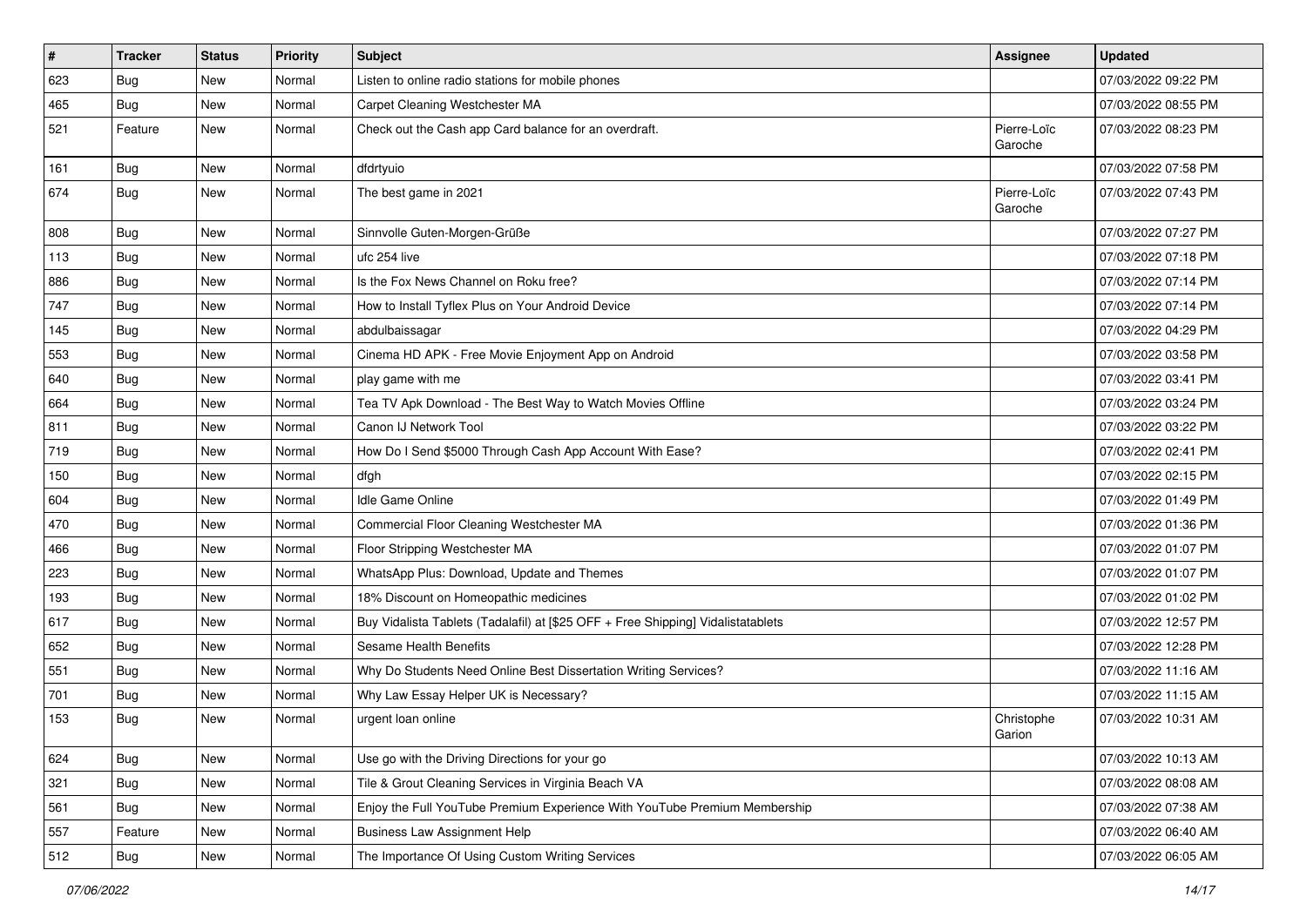| $\sharp$ | <b>Tracker</b> | <b>Status</b> | <b>Priority</b> | <b>Subject</b>                                                   | <b>Assignee</b>        | <b>Updated</b>      |
|----------|----------------|---------------|-----------------|------------------------------------------------------------------|------------------------|---------------------|
| 621      | <b>Bug</b>     | New           | Normal          | Buy All Modafinil & Armodafinil Tablets @Buy Modafinil US        |                        | 07/03/2022 06:05 AM |
| 554      | <b>Bug</b>     | New           | Normal          | XvideoStudio Video Editor APK Free Download on TechToDown        |                        | 07/03/2022 05:10 AM |
| 352      | Bug            | New           | Normal          | Tile & Grout Cleaning Services in Chesapeake VA                  |                        | 07/03/2022 04:58 AM |
| 479      | <b>Bug</b>     | New           | Normal          | Limousine Service Bellevue WA                                    |                        | 07/03/2022 03:10 AM |
| 806      | Feature        | New           | Normal          | Go everywhere thanks to mapquest driving directions              |                        | 07/03/2022 01:42 AM |
| 225      | <b>Bug</b>     | New           | Normal          | instant personal loan                                            |                        | 07/03/2022 12:46 AM |
| 552      | Feature        | New           | Normal          | Radio rfm and the benefits of radio rfm                          |                        | 07/03/2022 12:38 AM |
| 184      | <b>Bug</b>     | New           | Normal          | Affordable Business Writing Services                             |                        | 07/03/2022 12:08 AM |
| 178      | <b>Bug</b>     | New           | Normal          | transparent lace wigs                                            |                        | 07/02/2022 11:48 PM |
| 564      | Bug            | New           | Normal          | How To Install RepelisPlus On Your Android Phone?                |                        | 07/02/2022 11:29 PM |
| 796      | <b>Bug</b>     | New           | Normal          | How Does Cash App ++ actually work and What is the process of it |                        | 07/02/2022 11:27 PM |
| 245      | Bug            | New           | Normal          | Write My Essay For Me Cheap                                      |                        | 07/02/2022 10:31 PM |
| 526      | Bug            | <b>New</b>    | Normal          | Soundcloud to mp3 converter - Download Soundcloud songs          |                        | 07/02/2022 10:23 PM |
| 653      | <b>Bug</b>     | New           | Normal          | Jujube (Jinjoles): Properties And Health Benefits                |                        | 07/02/2022 08:17 PM |
| 584      | <b>Bug</b>     | <b>New</b>    | Normal          | Want the cash app customer service number to check balance?      |                        | 07/02/2022 07:36 PM |
| 669      | Feature        | New           | Normal          | Nursing Assignment Help                                          |                        | 07/02/2022 05:58 PM |
| 173      | Feature        | New           | Normal          | private limited company registration                             |                        | 07/02/2022 04:39 PM |
| 167      | Bug            | New           | Normal          | instant loan without documents                                   | Anonymous              | 07/02/2022 02:31 PM |
| 678      | Bug            | New           | Normal          | How to be a winner in buidnow gg                                 |                        | 07/02/2022 01:45 PM |
| 149      | <b>Bug</b>     | New           | Normal          | dftgy                                                            |                        | 07/02/2022 01:22 PM |
| 207      | Feature        | New           | Low             | real estate lead conversion                                      |                        | 07/02/2022 01:13 PM |
| 648      | Feature        | New           | Normal          | Plum Health Benefits                                             |                        | 07/02/2022 01:06 PM |
| 643      | Bug            | New           | Normal          | Oreo TV Apk Download                                             |                        | 07/02/2022 12:05 PM |
| 692      | <b>Bug</b>     | New           | Normal          | Esports 888b                                                     |                        | 07/02/2022 11:10 AM |
| 571      | Bug            | New           | Normal          | How may the Cash app dispute your trade?                         | Pierre-Loïc<br>Garoche | 07/02/2022 11:09 AM |
| 793      | Feature        | New           | Urgent          | Where can I find cheap FIFA coins?                               | Pierre-Loïc<br>Garoche | 07/02/2022 11:00 AM |
| 816      | Bug            | New           | Normal          | Play Scribble io fun with everyone                               |                        | 07/02/2022 10:43 AM |
| 315      | Bug            | New           | Normal          | Dissertation help UK                                             |                        | 07/02/2022 08:51 AM |
| 471      | Bug            | New           | Normal          | Residential Floor Cleaning Westchester MA                        |                        | 07/02/2022 08:00 AM |
| 191      | <b>Bug</b>     | New           | Normal          | <b>B2B Branding</b>                                              |                        | 07/02/2022 07:53 AM |
| 206      | <b>Bug</b>     | New           | Low             | Cheap Electric Bikes                                             |                        | 07/02/2022 07:46 AM |
| 785      | Bug            | New           | Normal          | How To Get Money Off Cash App Without Card Or With A Card?       |                        | 07/02/2022 07:16 AM |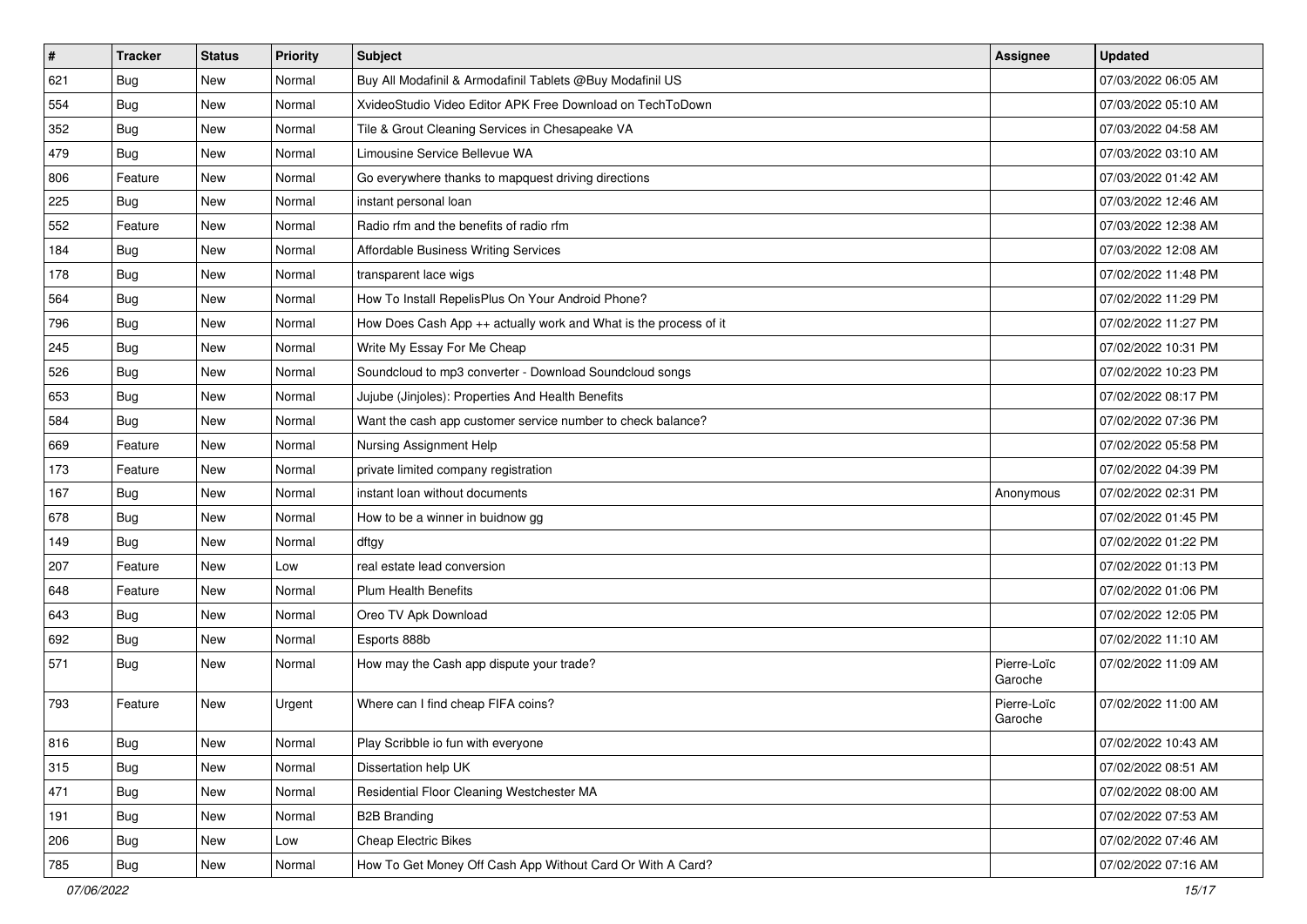| $\sharp$ | <b>Tracker</b> | <b>Status</b> | <b>Priority</b> | Subject                                                                      | <b>Assignee</b>      | <b>Updated</b>      |
|----------|----------------|---------------|-----------------|------------------------------------------------------------------------------|----------------------|---------------------|
| 637      | Feature        | New           | Normal          | Why do the Outlook rules not work in my account?                             |                      | 07/02/2022 06:55 AM |
| 632      | <b>Bug</b>     | <b>New</b>    | Normal          | CheapestMedsShop   100% Safe Medicines Online in UK & AUS.                   |                      | 07/02/2022 05:41 AM |
| 801      | Bug            | New           | Normal          | Who Is an ETL Engineer                                                       |                      | 07/02/2022 05:26 AM |
| 1139     | Feature        | New           | Normal          | GTA San Andreas Mod Apk                                                      |                      | 07/02/2022 04:58 AM |
| 1138     | Feature        | New           | Normal          | GTA San Andreas Mod Apk                                                      |                      | 07/02/2022 04:56 AM |
| 549      | Bug            | New           | Normal          | Radio Luisteren                                                              |                      | 07/02/2022 01:24 AM |
| 522      | Feature        | New           | Normal          | Can You Check App Limits, If Cash app won't let me send money?               |                      | 07/02/2022 01:00 AM |
| 230      | <b>Bug</b>     | New           | Normal          | Add Money To Cash App Card - Auto Cash Apps                                  |                      | 07/02/2022 12:57 AM |
| 665      | Feature        | <b>New</b>    | Normal          | Look for a dedicated help with finance assignment                            |                      | 07/01/2022 07:46 PM |
| 1137     | Bug            | New           | Normal          | Professional report                                                          |                      | 07/01/2022 05:19 PM |
| 673      | <b>Bug</b>     | New           | Normal          | Learn the basics of pixel art - Clear grid                                   |                      | 07/01/2022 01:56 PM |
| 892      | Bug            | New           | Normal          | Good game                                                                    |                      | 07/01/2022 10:25 AM |
| 1136     | Bug            | New           | Normal          | Can I Talk To A Live Person At Facebook? Clarify Concerns Effectively        |                      | 07/01/2022 08:10 AM |
| 1073     | <b>Bug</b>     | New           | Normal          | Cricut Design Space                                                          |                      | 07/01/2022 06:20 AM |
| 1135     | Bug            | New           | Normal          | How to word games - 5 letter words                                           |                      | 07/01/2022 05:52 AM |
| 1134     | <b>Bug</b>     | New           | Normal          | Is WhatsApp Aero Worth Downloading?                                          |                      | 07/01/2022 04:03 AM |
| 805      | <b>Bug</b>     | New           | Normal          | Ketamine Online Store                                                        | Christophe<br>Garion | 07/01/2022 02:49 AM |
| 711      | Bug            | New           | Normal          | Human Fall Flat Apk Download                                                 |                      | 07/01/2022 01:14 AM |
| 726      | Bug            | New           | Normal          | Mobile Application Development Services                                      |                      | 06/30/2022 08:49 PM |
| 533      | Bug            | New           | Normal          | How to complete the homework assignments in economics in the easiest way?    |                      | 06/30/2022 07:33 PM |
| 576      | <b>Bug</b>     | <b>New</b>    | Normal          | So laden Sie ein Instagram-Bild herunter                                     |                      | 06/30/2022 06:17 PM |
| 129      | Bug            | New           | Normal          | xcvgbgh                                                                      |                      | 06/30/2022 03:46 PM |
| 1133     | <b>Bug</b>     | New           | Normal          | Flagle, what is it?                                                          |                      | 06/30/2022 10:37 AM |
| 172      | Feature        | New           | Normal          | pgdm colleges in bangalore                                                   |                      | 06/30/2022 09:28 AM |
| 1132     | <b>Bug</b>     | New           | Normal          | Registration process on Huobi                                                |                      | 06/30/2022 05:10 AM |
| 589      | Bug            | New           | Normal          | How can I get the cash app phone number of customer support?                 |                      | 06/30/2022 12:20 AM |
| 136      | <b>Bug</b>     | New           | Normal          | snappow                                                                      |                      | 06/29/2022 10:52 PM |
| 597      | Bug            | New           | Normal          | Universo s / f Download                                                      |                      | 06/29/2022 08:19 PM |
| 1131     | <b>Bug</b>     | New           | Normal          | Calculatrice Forex pour calculer les paramètres de la copie des transactions |                      | 06/29/2022 07:24 PM |
| 475      | Bug            | New           | Normal          | Floor Cleaning Arlington MA                                                  |                      | 06/29/2022 05:53 PM |
| 1069     | <b>Bug</b>     | New           | Normal          | how to get cash app support phone number 24*7 available                      |                      | 06/29/2022 05:37 PM |
| 516      | <b>Bug</b>     | New           | Normal          | Does Cash App Help To Get Cash App Refund Without Any Interruption?          |                      | 06/29/2022 05:12 PM |